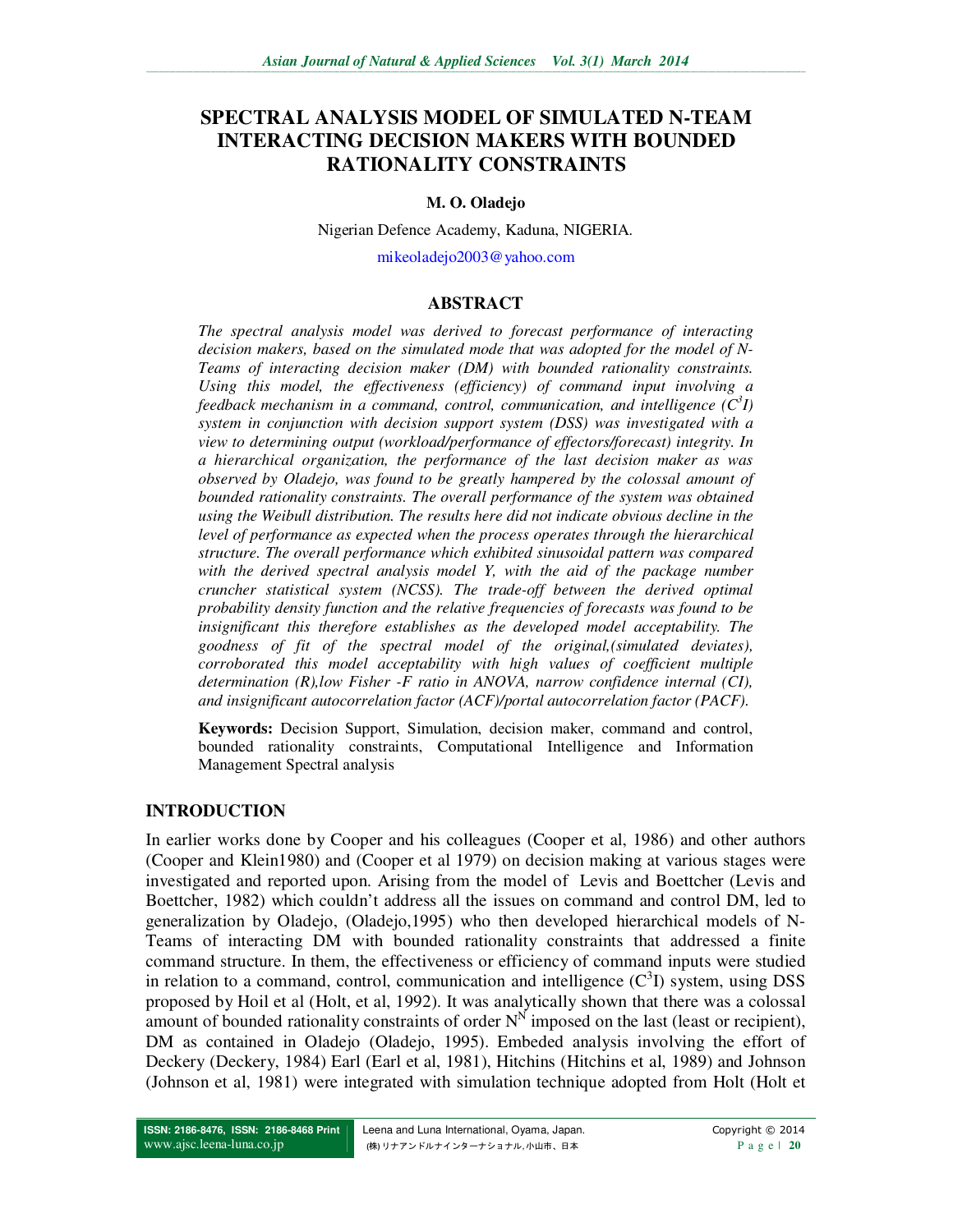al1988) and Prister (Prister et al 1974), these were then employed to derive optimal models that were used to assess effectiveness of superior command input (or efficiency) and consequently, system output (workload, performance of effectors, or forecast).

The inputs were time signals which were assumed to be exponentially distributed, as reported by Feller (Feller, 1968). These were generated by random processed and coupled with DSS, in the form of situation report (SITREP) and were then fed into the system, as automated data. These input signals were processed in descending hierarchical order from superior to subordinate team members of the decision making process. Convolution strategies were then employed on the incoming signal to obtain reference signals. These reference signals were used as input to the next subordinate DM. The residual signal, not having binding effect on the superior DM, were re-injected as feedback to the next superior DM in order to optimize the decision making process, in line with Raven (Raven.5<sup>th</sup> Edition). On receiving the input signal and feedback, the DM concerned appraises the situation, and based on the available strategies with the aid of DSS, decides on the next line of action to be taken from a combination of tactics at his disposal in order to achieve the desired objective. This work briefly presents the simulation of the generalised model derived by Oladejo (Oladejo 1995). The adopted algorism for the implementation of this derived model was used by Oladejo and Ovuworie (Oladejo and Ovuworie, 2006), to asses adequacy of training models. the simulation output or the overall performance graphically exhibited sinusoidal pattern. This output was then used to develop the spectral analysis that could be used for forecasting the system performance more precisely.

This paper briefly, presents a simulation of a generalisation of the above in. Oladejo, (Oladejo, 1995). It also provides the algorithm, results, the spectral model, discussion and conclusion.

# **GENERAL REMARK**

A vital statistic  $d(Y, Y)$ , which is the feedback (a by-product of output) from Intelligence Reports, Scout/Recce Patrols, and Physical-Electronic Surveillance, becomes part of input that furnishes the command and control with necessary requirements needed to effect changes that lead ultimately to the desired goal of each DM. This feed back in thence the choice of strategies to be taken. The chosen strategies are then convoluted to obtain command chices. These command choice were procured to obtain optimal output.

The High Command or the overall DM, receives the feed-backs from all other DMs. that are in the form of a convolution of exponentials with other distributions, which on further processing, produces Weibull distributed outputs, The particular  $C<sup>3</sup>I$  model studied and a generalised feedback control system are shown in Figs 1 and 2 below, respectively. Both are typical of the Nigerian military apparatus.



Figure 1. A simplification of the  $C<sup>3</sup>I$  model

Adopted from Raven (Raven  $5<sup>th</sup>$  Edition)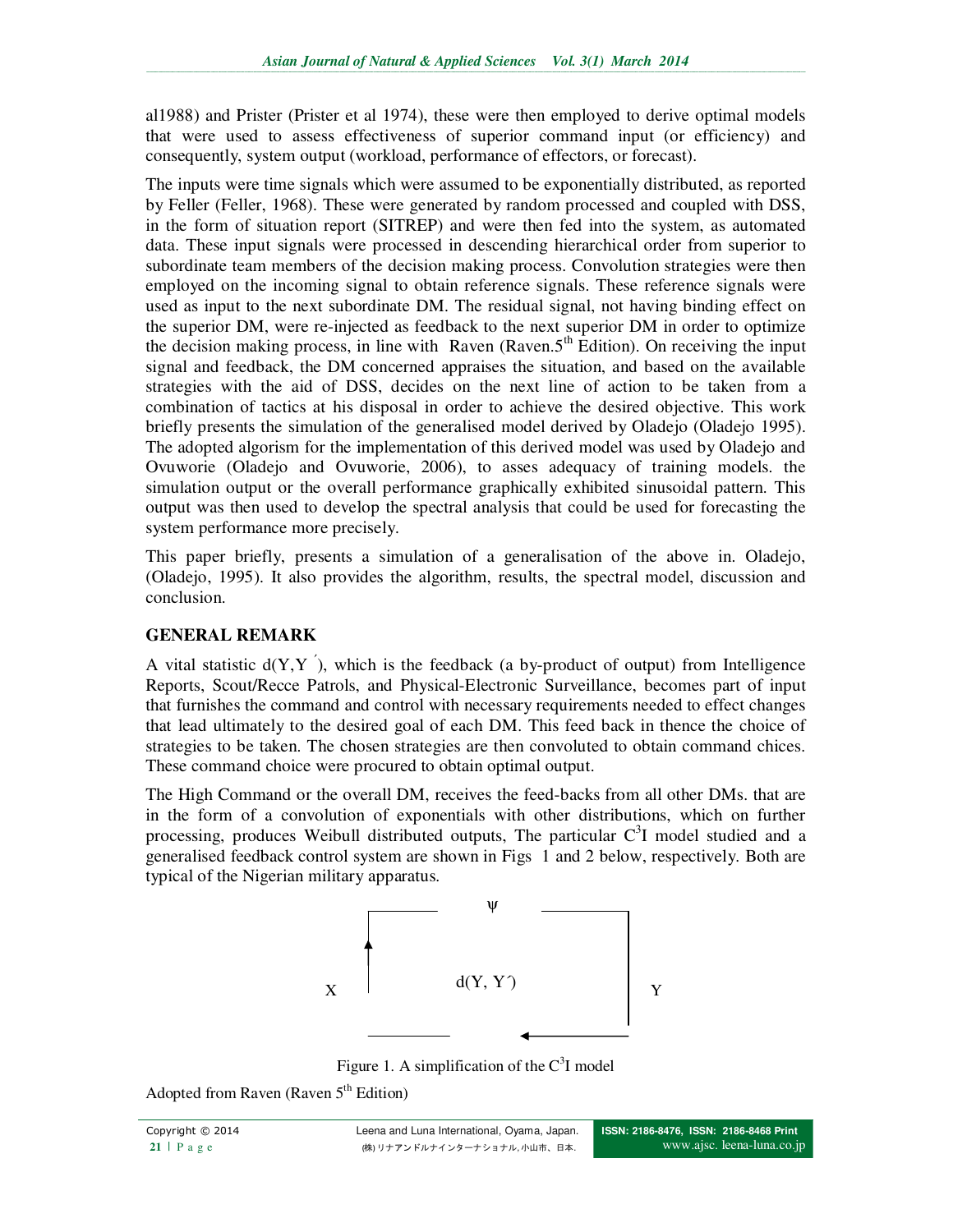Embeded analyses involving Dockery (Dockery J 1984) Earl *et al* (Johnson JH 1981) Hitchins (Hitchins DK and Johnson 1989 (Johnson JH 1981),were integrated with simulation adaptation from Holt *et al* (Holt J, et al1988) and Prister (Raven 5<sup>th</sup> Edition)



Figure 2. Generalised feedback control system by Raven [16]

Adopted from Raven (Raven  $5<sup>th</sup>$  Edition)





Adopted from Oladejo (Oladejo, 1995).This is an extention of Fig. 2,by previous work of same author.

**The Model:** The model of N-Teams of interacting decision makers with bounded rationality constraints is decomposed into coherent component strategies which are then used to analyse the system of the specified  $C^3I$ .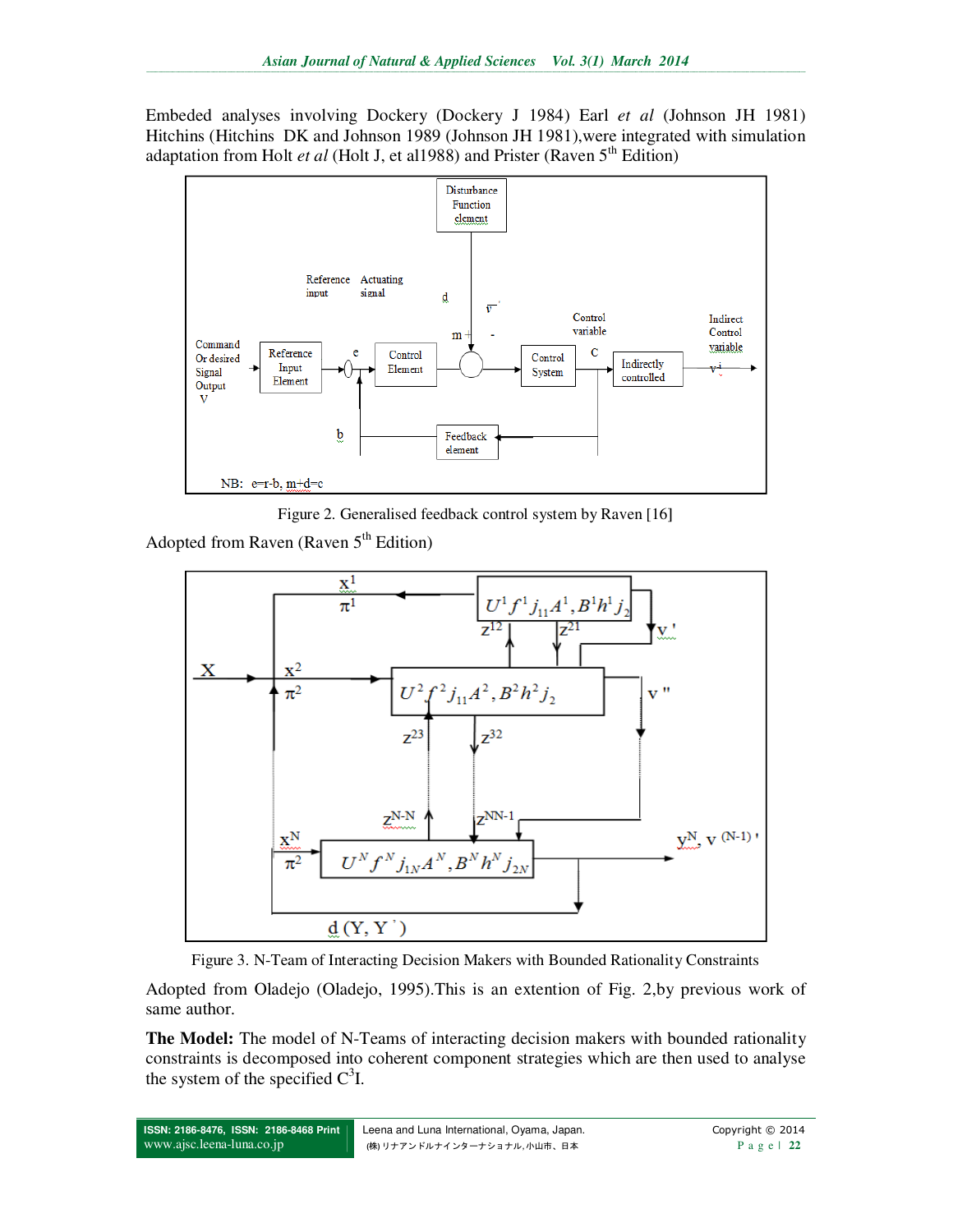# **Symbols**

 $X<sup>i</sup>$  is the input signal having exponential tempo/inter arrival times of the i-th team

 $\pi$  is portioning algorithm of input to respective DM

u is the internal decision

 $f^i$  is the algorithm for process  $u^i$  to obtain the battle scenario

q<sup>i</sup> i-th team input regulator

 $z<sup>i</sup>$  is the initial situational assessment.

 $\overline{z}^{\dagger}$  is the final situational assessment.

 $\sum_{i=1}^{i} B^{i}$ *C*  $g_C^{A'}$ ,  $g_C^{B'}$  are the internal coordination strategies using SITREP z's and  $\overline{v}^i$ , the command Input to the i-th team

z' is situation assessment from other organisational members (SITREP or Feedback)

v is the final choice of decision.

v' is the command input

 $\bar{v}^i$  is the output of DM i

 $\overline{v}$  is final choice or response

Y is output or desired result

 $h_j$  is processing algorithm for final choice leading to Y.

 $h^i$  is the algorithm for process  $\overline{v}^i$ .

 $P(v | z)$  is response selection strategy that maps z to Y in the absence of v' and determines choice of  $h_i$ 

 $P(\bar{v} \mid z, v')$  is response selection strategy that maps  $z^-$  and v' to v, it also determines choice of h<sup>j</sup>

H(x)=  $-\Sigma_x$  p(x) log 2 p(x) is entropy of input, where p(x) is probability or uncertainty associated with N random variables, X

 $T(x, z', y'; Y)$  is mutual information or transmission or throughput between inputs x, z', y' & output Y.

 $G_t$  is the throughput

 $G<sub>b</sub>$  is the blockage

 $G_n$  is the noise

 $G<sub>c</sub>$  is the internal coordination

 $\mathbb{H}$  is the entropy of a random variable with propability p for taking one or two values, also which gives the amount of information transmitted.

A is the set of situational assessment options or strategies.

B is the set of available choices of tactics, modus operandi to remedy problem.

ψ is the convolution of strategies which is the assumed combined effects of process activities.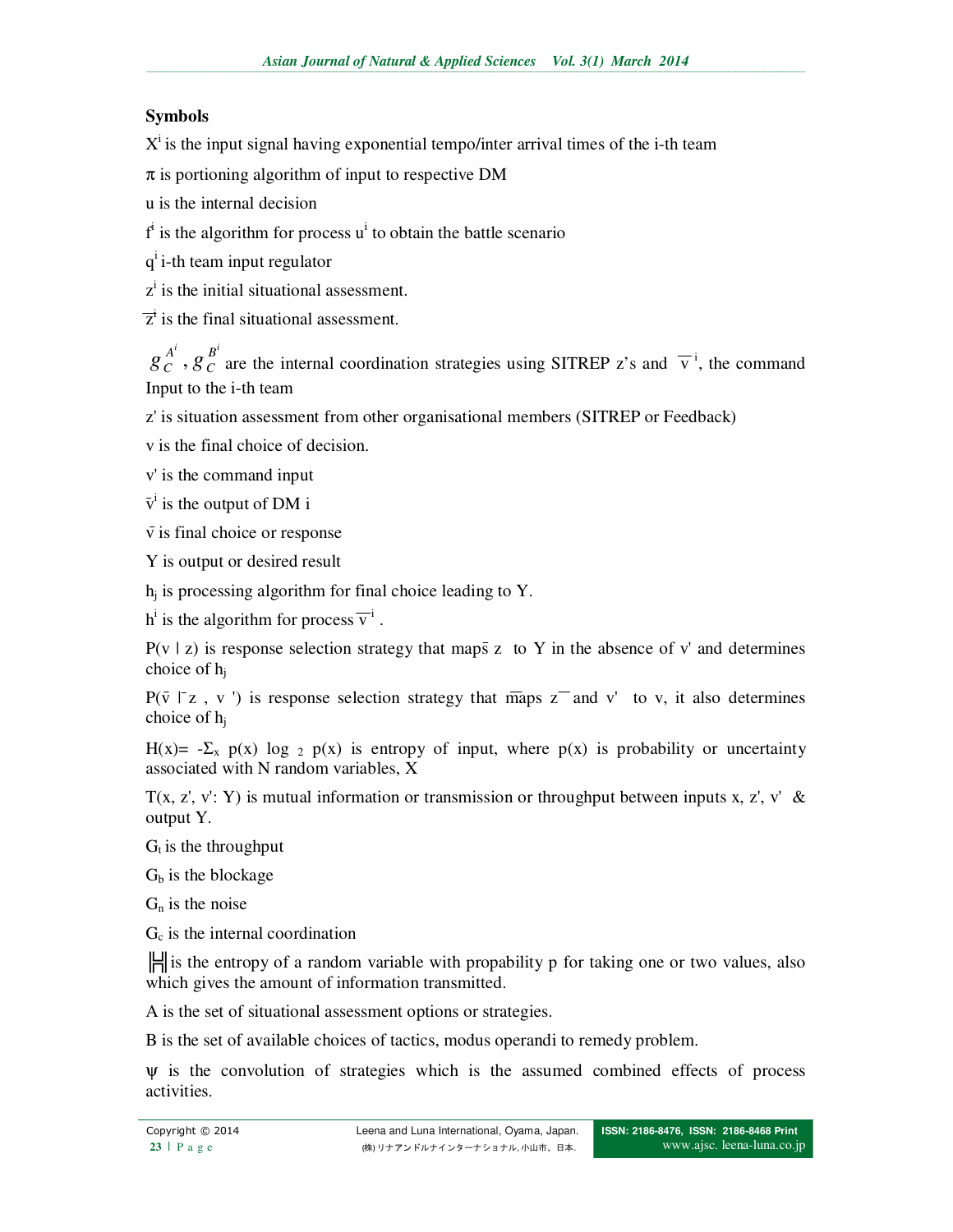### Where

$$
j_{11} = 1,2...L^d
$$
,  $j_{21} = 1,2...L^d$ ,  $j_{12} = 1,2,...L^2$ ,  $j_{22} = 1,2...L^2$ ,  $...$ ,  $j_{1N} = 1,2,...L^N$ ,  $...$ ,  $j_{2N} = 1,2...L^N$ 

# **ANALYSIS**

Strategies which are probability density functions (pdfs) are given as follows:

U<sup>i</sup> (x<sup>i</sup>) ~exponential inter arrival times or tempo of operations:  $\frac{1}{e}e^{-t/\theta}$ , t,  $\theta > 0$ θ  $e^{-t/\theta}$ , *t* 

 $f^i(u^i)$ ) ∼normal because of a defined goal (i.e. goal is focus)

$$
\frac{1}{\sqrt{(2\pi\sigma}}e^{-1/2((x-\mu)^2/\sigma^2)}, \quad -\infty < x, \, \mu < \infty \, , \, \sigma^2 > 0
$$

A  $(z^i)$  ~uniform distribution: *N*  $\frac{1}{\sqrt{1}}$  or  $b - a$ *x* −  $X = 0,1,2,...,N$  or  $a < X < b$ , respectively

v '∼ triangular :

$$
\frac{\overline{V}}{C}, \ 0 \ < \ V \ C, \ F = R = \frac{v^{-2}}{2C} \int_0^c v^{-1} = 2R, \text{ (i.e. for } v^{-1} = c)
$$

B  $(\overline{z}, \overline{v} \mid v')$  ~ conditional jpdf of convoluted strategies which give:

 $g<sup>k</sup>c$  is internal coordination strategy of corresponding algorithm which depends on the distribution of their respective inputs.

 $g_c^{A^1}$  ~ Bernoull:  $p^xq^{1-x}$ , x= 0, 1 (appropriate strategies are employed. Hence,  $\sum x_i$  is binomial and all samples are appropriate. These are the internal coordination strategies among situational assessments represented by set  $A^1$ .)

 $g e^{-B^{-1}}$  ~ Geometric: pq<sup>x</sup>, x= 1, 2... Depending on x (the strategies would result in a success hence  $\Sigma$  x<sub>1</sub> is negative binomial that all samples are successful. These are the internal coordination strategies among final choices and command inputs represented by set  $B^1$ .)

h(v´) ∼ Weibull (due to reliability of subsystem before reaching final stage:  $\alpha\beta X^{\beta-1} e^{-\alpha} X^{\beta}$ ,  $X>0$ ,  $\alpha, \beta>0$ )

 $\mu$  (X) ~ expo (this is due to random occurrences)

F(u) ∼ normal (i.e. geared towards a goal)

A(z) ∼ uniform (simple random sample , equally likely samples)

B( $\tau$ ,  $\nabla$ | v´) ~conditional jpdf { ( uniform x traingular) x ( $g^A_C$   $g^B_C$ ) yielding interaction due to z's to determine choices of v depending on  $v<sup>-1</sup>$  from superior command.}

h(v) ∼Weibull (output Y depends on survivability or reliability of other systems components).

The triangular pdf is due to the stringent nature of the command's input v '. The inverse of the transforms of the pdf to get negative deviates where obtained as follows: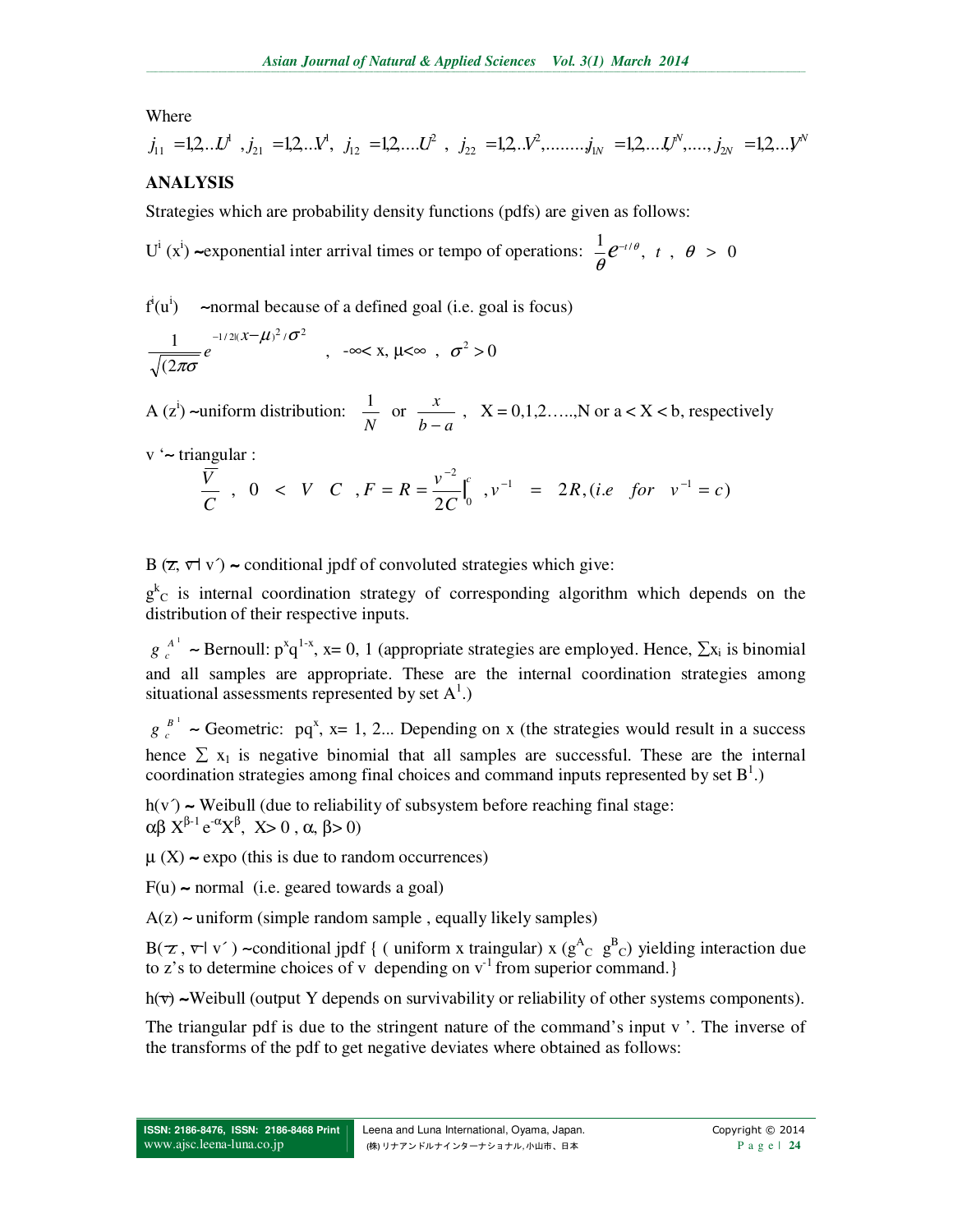R, RN1 are random numbers in the interval (0,1). The various distributions and random variable considered are:

1.  $X = u^{-1}(x)$  is generated deviate

 $=$  ln (1-R) / (- $\alpha$ ) = ln R/ $\alpha$  since 1-R and R are all random numbers, R  $\in$  RN1 and RN1 =  $(0,I)$ ,  $\alpha^{-1}$  is mean of the probability density function  $\mu(x) = \alpha e^{-\alpha x}$ 

2. 
$$
f(x) \sim N (\mu, \sigma^2) = \frac{1}{\sqrt{(2\pi\sigma)}} e^{-1/2((x-\mu)^2/\sigma^2)}
$$

generated  $x = \frac{1}{k}$  in  $\left(\frac{1+R}{1-R}\right)$ ,  $k = \sqrt{\frac{8}{\pi}}$  $\left(\frac{1+R}{1-R}\right)$ ſ −  $=\frac{1}{k}$  ln  $\left(\frac{1+R}{1-R}\right)$ ,  $k = \sqrt{\frac{8}{\pi}}$  $\frac{1+R}{1-R}$ ,  $k = \sqrt{\frac{8}{\pi}}$  $\frac{1}{k}$  ln  $\left(\frac{1+R}{1-R}\right)$ , k *R*  $x = \frac{1}{k}$  ln  $\left(\frac{1+R}{1-R}\right)$ ,  $k = \sqrt{\frac{8}{\pi}} = \frac{1.595769122.$ 

or 
$$
x = \frac{\sigma}{\sqrt{2 n / 12}} \sum_{i=1}^{n} R_i + \frac{(\mu - n / 2)}{\sqrt{2 n / 12}}
$$

where  $\sum R_1 \sim N(n/2, n/12)$  and  $x \sim N(\mu, \sigma^2)$ 

3. (I) 
$$
f(x) = \frac{1}{N}
$$
:  $F(x) = \frac{x}{N}$ ,  $x = 0,1$ ........*N*, generated  $x = NR$ 

(ii) 
$$
f(x) = \frac{1}{b-a}
$$
:  $F(x) = \frac{x}{b-a}$ ,  $a < x < b$ , generated  $x = (b-a)NR$ 

4. g<sup>A</sup><sub>c</sub>∼bernoulli, generated  $x = 1$  if R < p and zero otherwise and p is probability Of a success.

- 5.  $g^B_c$ ~geometric, generated  $x = \ln R/\ln 2$ , where  $p+q = 1$
- 6. Binomial: generated  $x = \sum_{i=1}^{n} \phi_i$ ;  $R_i < p$ ,  $\phi_i = 1$ , and zero otherwise
- 7. Triangular: generated  $\overline{v} = \sqrt{2cR} = 2R$ , since c = 2
- 8. Negative Binomial ∼ B ( $\overline{z}$ ,  $\nabla |v\rangle$ )

i. 
$$
\frac{x}{2N(b-a)} (N)^2 p^N q^N
$$
: generated deviate  $X = 2NR^2 \sum \phi \sum \phi$   
ii. 
$$
\frac{1}{2(N-1)2} p^N q^N
$$
: generated deviate  $X = 2(b-a) R^2 \sum \phi \sum \phi$ , for every  $R, \langle \overline{P} \phi \rangle = 1$ 

The generalised model as derived by Oladejo (13), is as shown below

$$
\begin{aligned} &\frac{DM\; t\; (\;t=1,2;....;N\; ):}{G^t=T(X^t,Z^{t(N\!-\!1)};\!......;Z^{t!};V^{(N\!-\!1)1}Z^{1t};\!....;Z^{(N\!-\!1)t};Y^t)+H\;(X^t;Z^{t\;(N\!-\!1)};\\ &\qquad \qquad U^t\\ &\qquad \qquad Z^{t1};V^{N\!-\!1)}\!)-G^t_{\;t}+H\;(u^t)\;+H_z(v^t)\;+ \Sigma_{i=1}[\,p_ig^i{}_c(p(X^t)\;)+\alpha_j\left\|\left\|\right\|(p_i)\right]\;+\\ &\qquad \qquad H(Z^t,Z^{1t},\!....,z^{(N\!-\!1)t})\!+\!g^{At}{}_c(p(Z^t),\!p(Z^{t1}),\!....,p(Z^{t(N\!-\!1)}))\;\;+\end{aligned}
$$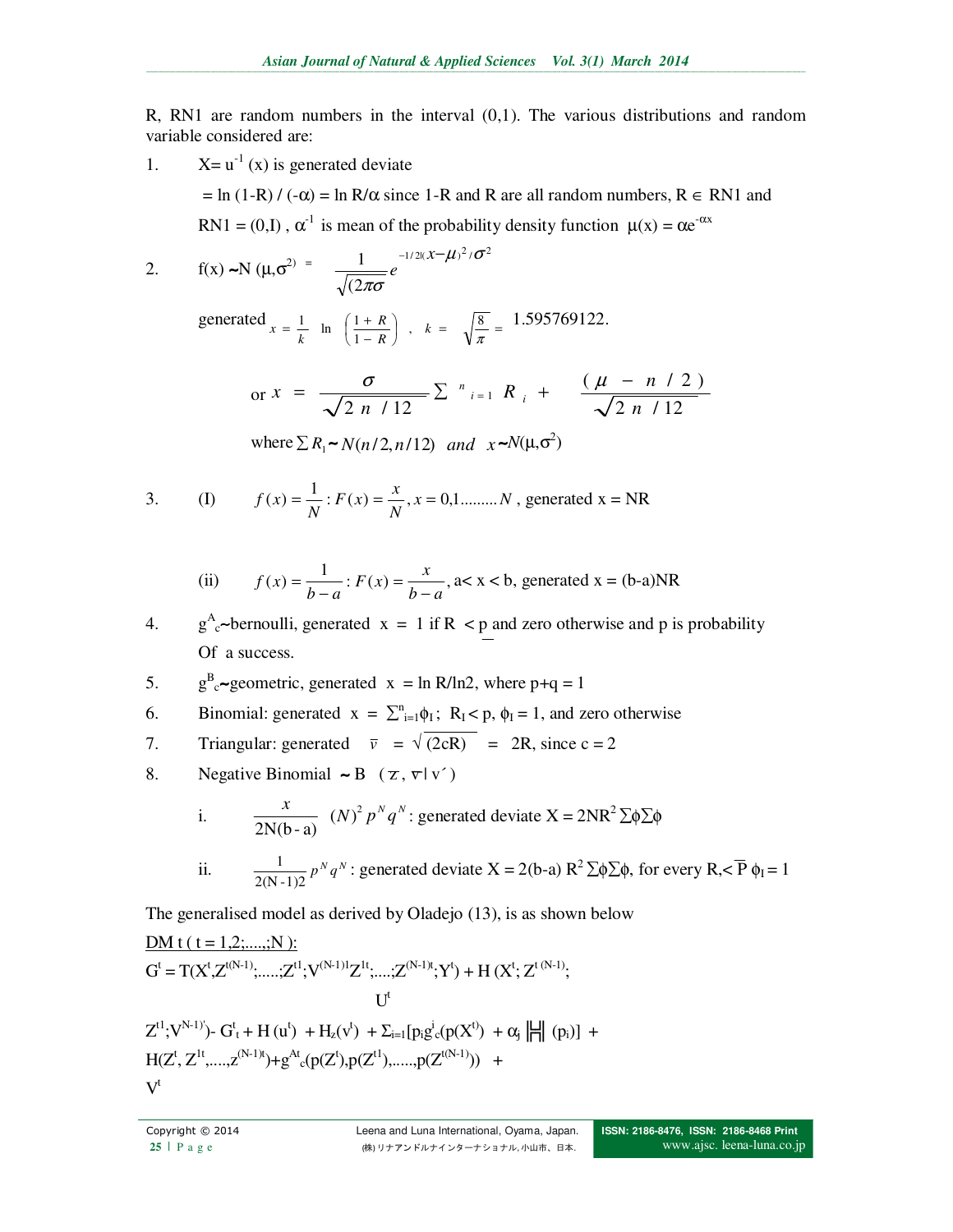$$
\begin{aligned} & g^{Bt}{}_{c} \left( P(Z^t), p(V^{(N-1)^i}) \right) + \Sigma_{j=1} \left[ p_j g^j{}_{c} ( p(Z^t | V^t) ) + \alpha_j \left\| \frac{1}{H} \right| (p_j) \right] + H(Y^t) + H(Z^t) \\ & + H(Z^t) + H(Z^t; V^t) + T(X^t; Z^{t1}; \dots; Z^{t(N-1)}) + T Z^t (X^t; Z^{t1}; \dots; Z^{t(N-1)}; V^{(N-1)}) \end{aligned}
$$

The generated deviates from a binomial distribution is  $x = \sum^{N} \phi_{I}$ ,  $\phi_{I} = 1$ , if  $R_i \leq p$  and p is the probability of the success of an event.

### **Derived Conditional Pdf**

The conditional jpdf of bivariate distributed vector with some random variables that have binomial and negative binomial pairs, and some uniform and triangular pairs subject to command input v' given byis B( $z, v \mid v'$ ).

$$
B(\overline{z}, \overline{v} | v') = 1/N (x/2) \binom{N}{x} p^x q^{N-X} \binom{N-1}{x} P^{N-X} q^x, \quad x = 0, 1, ..., N
$$
  
\n
$$
= 1/N (x/2)N \binom{N-1}{x} p^x q^{N-X} \binom{N-1}{x} p^{N-X} q^x
$$
  
\n
$$
= \frac{1}{2} \binom{N-1}{x} p^N q^N
$$
  
\n
$$
= \frac{1}{2} \binom{(N-1)}{x} p^N q^N
$$
  
\n
$$
= 0, 1, ..., N
$$

which is  $~\sim$  n b (2 (N -1), 2x, p), a negative binomial pdf, when sampled deviates are from discrete uniform distribution.

$$
B(\overline{z}, \overline{v} | v') = 1/(b - a) x/2 {N \choose x} p^x q^{N-X} {N-1 \choose x} p^{N-X} q^X
$$
   
  $a \le x \le b, x = 0, 1, ..., N$   

$$
= X/2(b - a) N {N \choose x}^2 p^N q^N, x = a, a+1, ..., b (N), \text{ whichever is smaller.}
$$

Where

a, a+1,......, b  

$$
x = \begin{cases} (b \le N) \\ 1 \end{cases}
$$

a,  $a + 1, \ldots, N$ ,  $(N \le b)$  when sampled deviates are from continuous uniform distribution.

These are continuous and discrete cases, respectively of negative binomial pdfs with parameters 2N and p.

9.  $h(\overline{v}) \sim$ Weibull: generated x =  $-\sqrt{\alpha}$ <sup>-1</sup>lnR <sup>-1</sup><sup>/β</sup>

The chain of process is as follows:

$$
U(x) \xrightarrow{\ \ } f(u) \xrightarrow{\ \ } A(z) \xrightarrow{\ \ } B(z \, , \, v/v \, \ ) \xrightarrow{\ \ } h(v \, ) \xrightarrow{\ \ } v \stackrel{\leftarrow}{=} Y
$$

### **Optimal Distributions**

The optimal distributions are to ensure optimal outputs. The optimal distributions were derived thus:

Optimal Discrete (Situational Assessment) Distribution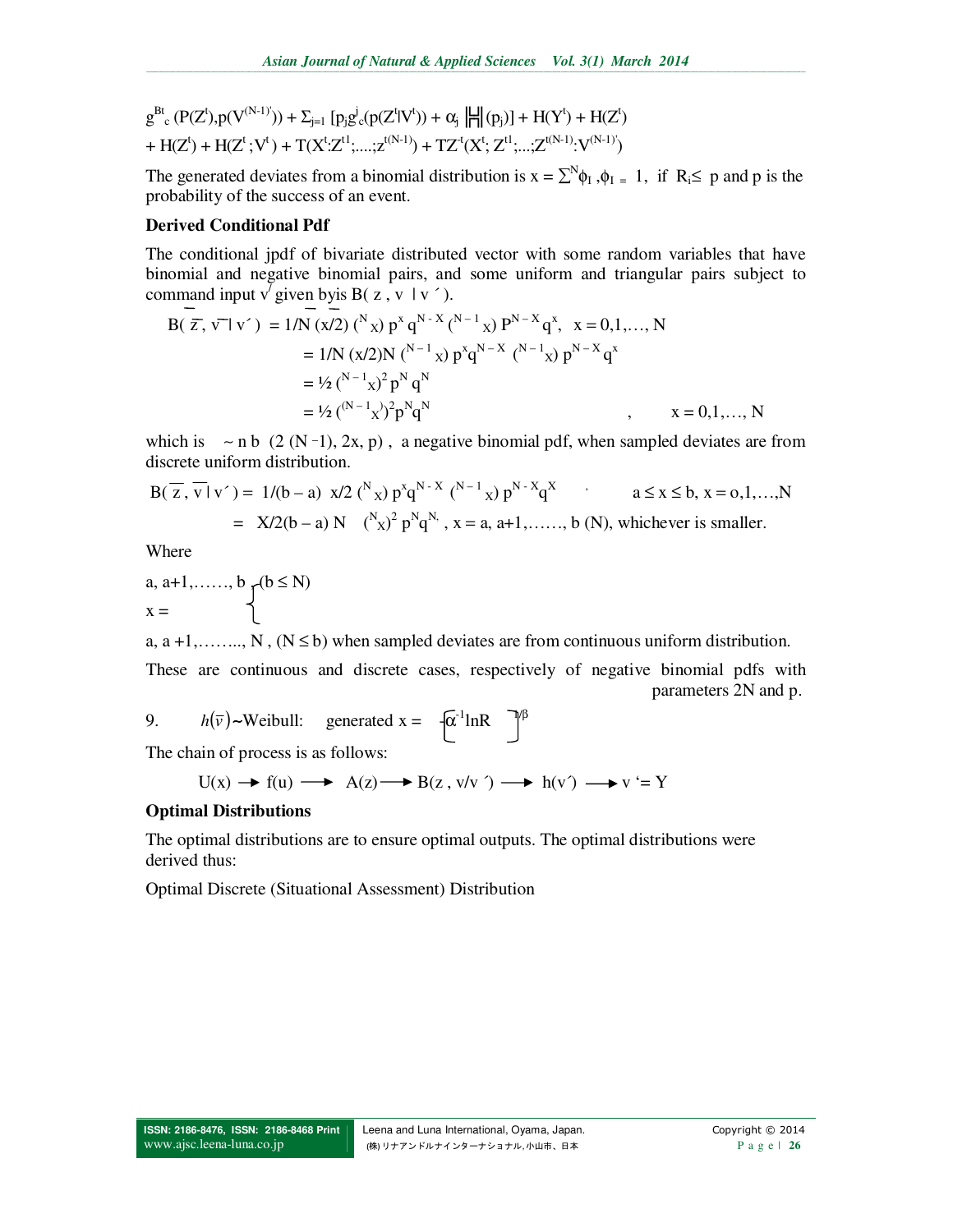$$
B(\overline{Z}, \overline{v} \mid v') = \frac{1}{2} {N-1 \choose x}^2 p^N q^N, \ x = 0,1,2,...,N, p+q=1.
$$
  

$$
\frac{d}{dp} (B\overline{Z}, \overline{v} \mid v') = \frac{N}{2} {N-1 \choose x}^2 [p^{N-1}q^N - p^N q^{N-1}] = 0
$$
  

$$
\Rightarrow p^{N-1}q^N - p^N q^{N-1} = p^{N-1}q^{N-1}(q-p) = 0 \text{ or } q=p
$$
  

$$
\therefore B^* (\overline{Z}, \overline{v} \mid v') = \frac{1}{2} {N-1 \choose x}^2 p^{2N}, \ x = 0,1,2,...,N, \ the \ optimal \ pdf.
$$

Optimal Continuous (Situational Assessment) Distribution

$$
B(\overline{Z}, \overline{v} \mid v') = \frac{Nx}{2(b-a)} \left(\frac{N}{x}\right)^2 p^N q^N, \ x = a, a+1,...,b \ (b \le N)
$$
  
\n
$$
= a, a+1,...,N(N \le b) \ and \ p+q = 1
$$
  
\n
$$
\frac{d}{dp} B^* (\overline{Z}, \overline{v} \mid v') = \frac{N^2 x}{2(b-a)} \left(\frac{N}{x}\right)^2 \left[p^{N-1} q^N - p^N q^{N-1}\right] = 0
$$
  
\n
$$
\Rightarrow p^{N-1} q^N - p^N q^{N-1} = p^{N-1} q^{N-1} (q-p) = 0 \text{ or } q = p
$$
  
\n
$$
\therefore B^* (\overline{Z}, \overline{v} \mid v') = \frac{Nx}{2(b-a)} \left(\frac{N}{x}\right)^2 p^{2N}, \ x = a, a+1,...,b \ (b \le N)
$$
  
\n
$$
= a, a+1,...,N(N \le b), \ the \ optimal \ pdf.
$$

# **METHODOLOGY**

The implementation involved the following steps.

- 1. Generate random numbers  $\mathbf{R} \in (0, 1)$ ,
- 2. And use same to obtain random deviates from exponential pdf;  $u(x) = F_1(x)$
- 3. These exponentially generated random deviates in step 1 are now used to generate normal deviates for processing internal decision;  $F_2(x) = f(u^{-1})$ .
- 4. Obtain from an ordered scenario, deviates from the uniform pdf of the identified situated assessment, z, using results obtained in step 3  $F_3(x) = A(z)$
- 5. Use results in step 4 to generate tactical (ORBAT  $\equiv$  order of battle) deviates from the conditional pdf of bivariate distribution to get final choices,  $\overline{v} = B(\overline{z}, \overline{v} \mid v') = F_4(x)$
- 6. Use results in step 4 to generate Weibull variant output  $V^1 = Y$  from pdf  $h(\overline{v}) = F_5(x)$

The inverse transforms of the various strategies are then stated thus:

a. Random number: R

$$
x = F_1^{-1}(\mu) = -\alpha^{-1} \ln \, R
$$

b. Exponential: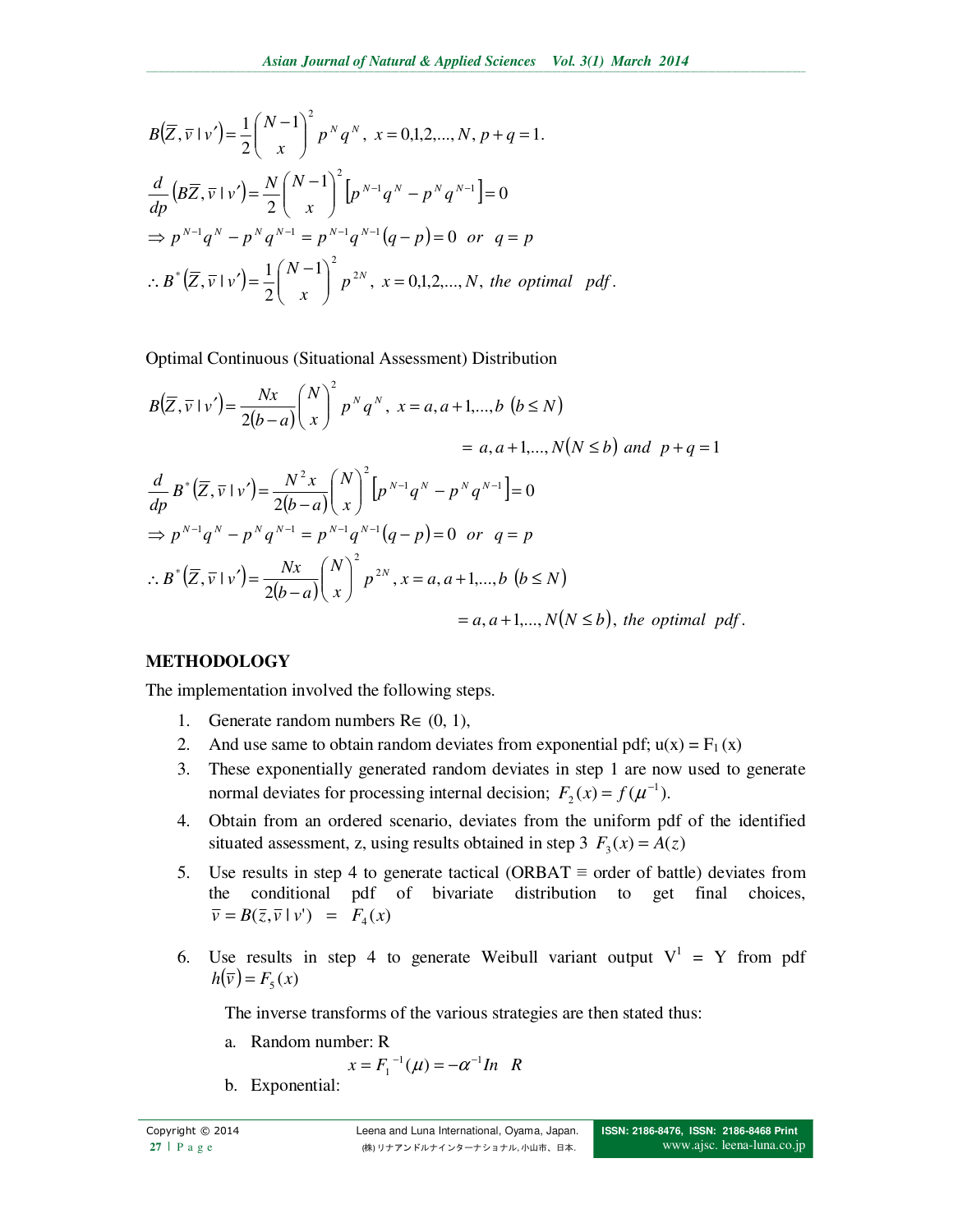c. Normal: 
$$
x = F_2^{-1} = 1/k \ln \left( \frac{1 - R}{1 - R} \right)
$$
,  $k = \sqrt{8/\pi} = 1.595769122$ 

d. Uniform (i) discrete:  $x = NR = F_3^{-1}$ <sup>−</sup> *F* ---- (i)

$$
= (b - a)R
$$
 --- (ii)

- e. Conditional pdf of bivariate distribution I. discrete  $F_4^{-1} = 2NR^2 \sum_{i=1}^{N-1} \phi_i$ , where  $\sum \Phi_i \ni \overline{v}$ ,  $R_i \le p, \Phi_i = 1$ 
	- II. Continuous:  $F_4^{-1} = 2(b-a) R^2 \sum^{N-1} \phi_i$ , where  $\sum \phi_i$ ,  $\partial \overline{\nu}$ ,  $R_1 \leq p\Phi_i = 1$

f. Weilbull: 
$$
X = \frac{F_5^{-1}}{}
$$
 =  $\left(\frac{-\ln R}{\alpha}\right)^{1/\beta}$ 

This algorithm was developed from basic concepts in [16].

# **RESULTS**

The results spectral model values using original data of the computed values are as shown on Table 1 below.

Table 1: Summary of the simulation of N-team interaction DM model

- 1. NB: 1. The use of  $IF_i^{-1}$ , i=1,.....,5 was to obtain random deviates needed for generating next stage of the process because reciprocal is equally unique as the generated deviate, since values required are fractions.
- 2. From DM 2 to DM N, in col 6,  $R = F_3^{-1}$  or  $1/F_3^{-1}$  if obtained value is > 1. Where  $F_5^{-1}$  is R =  $F_4^{-1}$  or 1/ $F_4^{-1}$  in col 7 R =  $F_5^{-1}$  or  $\frac{1}{2}$  [ $\overline{R}$  +  $F_5^{-1}$  ]i.e.  $\overline{R}$  from the predecessor of current DM.

From the optimal pdfs for all values of p only small values of N yielded meaningful results, others were infinitesimal. It was also observed that as the p's increases the  $B^*(\overline{Z}, \overline{v} \mid v')$  also increases, ranging between 0.0 and 1.1 (discrete) and 0.0 and 26 (continuous) which are unacceptable due to violation of probability law.

- 3. The values on the tables in the appendix were generated through the modification of the original results obtained using corresponding equations for each column in other to take care of missing and extreme values.
- 4. The results of the spectral analysis of the output on Table 2 are given on Tables 3 and 4.
- 5. Tables 5 and 6 give overall summary of the results for the discrete and continuous distributions respectively.
- 6. The forecasts do/don't show discrepancies with original data hence the derived model is acceptable.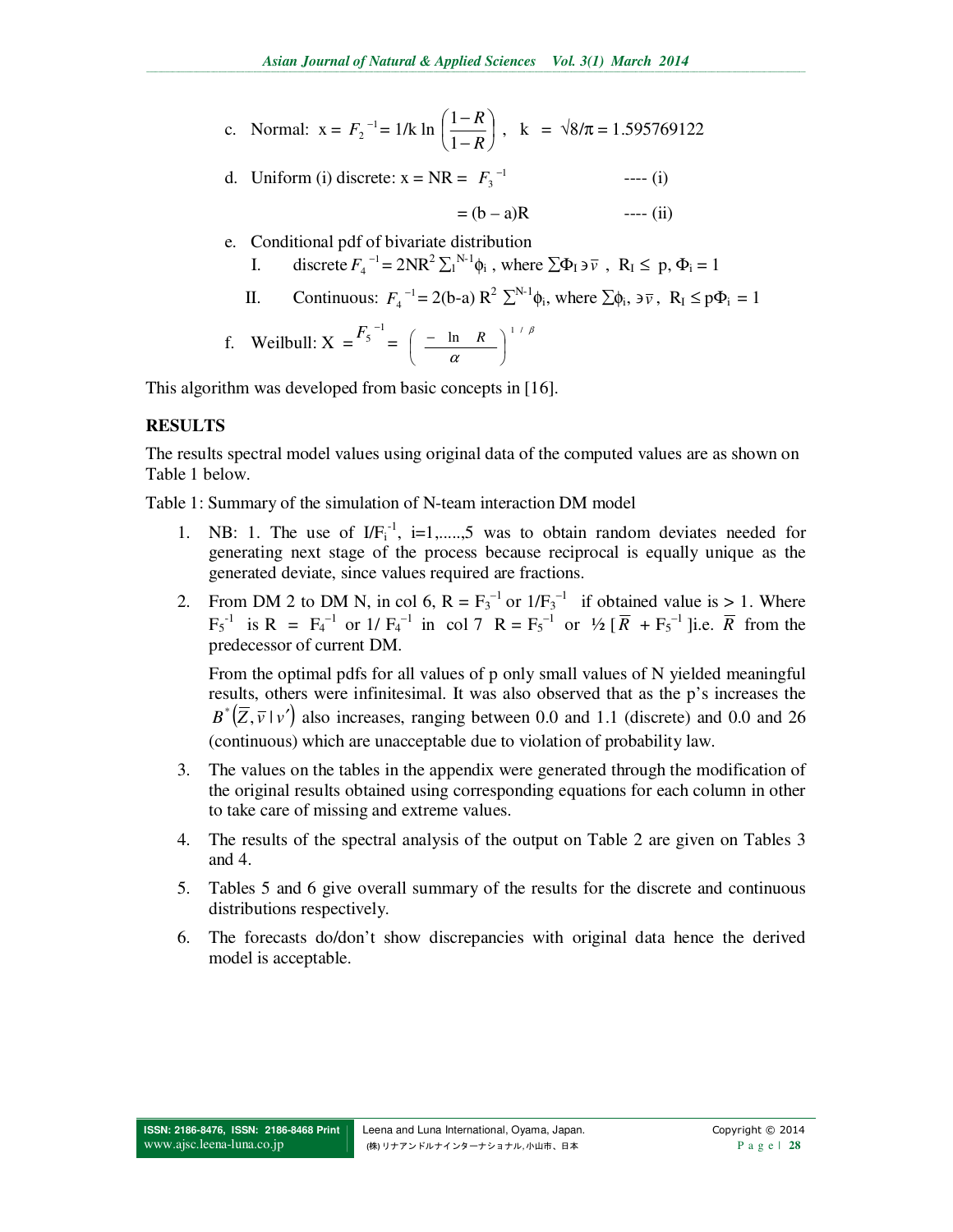|                  |          |          | F3        | $F3 = F3$ if<br>F3<1              | 280(F3)   | Modified              | $(-ln F4)$ $1/1.5$      |                       |
|------------------|----------|----------|-----------|-----------------------------------|-----------|-----------------------|-------------------------|-----------------------|
|                  |          |          |           | $F3 = I/F3$<br>if $F3>1$          | $N = 15$  |                       | $(-lnF4)$<br>0.66666666 | <i>MODIFIED</i>       |
|                  |          |          |           | F3                                | F4        | F4                    | F5                      | F5                    |
| $\boldsymbol{R}$ | F1       | F2       | F3        | <b>MODIFIED</b><br>F <sub>3</sub> | F4        | <b>MODIFIED</b><br>F4 | F5                      | <b>MODIFIED</b><br>F5 |
| 0.31             | 0.347377 | 0.454273 | 4.544273  | 0.2200572                         | 13.559048 | $-0.0737515$          | 1.8942328               | 0.5279182             |
| 0.14             | 0.196611 | 0.249667 | 2.496666  | 0.40054                           | 44.921042 | $-0.0222613$          | 2.437227                | 0.4103024             |
| 0.227            | 0.148281 | 0.187222 | 1.872224  | 0.53412                           | 79.879569 | $-0.0125188$          | 2.6772183               | 0.373522              |
| 0.221            | 0.150959 | 0.190657 | 1.906566  | 0.524503                          | 77.028951 | $-0.0129821$          | 2.6623918               | 0.3756021             |
| 0.088            | 0.243042 | 0.310827 | 3.108274  | 0.321722                          | 28.981413 | $-0.0345049$          | 2.2462894               | 0.4451786             |
| 0.024            | 0.37297  | 0.491135 | 4.911346  | 0.20361                           | 11.607969 | $-0.0861477$          | 1.8182095               | 0.5499916             |
| 0.562            | 0.057625 | 0.072303 | 0.723028  | 0.723028                          | 146.37546 | $-0.0068317$          | 2.9186253               | 0.3426                |
| 0.944            | 0.005763 | 0.007222 | 0.072228  | 0.072228                          | 1.4607275 | $-0.6845904$          | 0.5236521               | 0.5236521             |
| 0.73             | 0.031471 | 0.039456 | 0.394562  | 0.394562                          | 43.590168 | $-0.022941$           | 2.4243671               | 0.4124788             |
| 0.81             | 0.021072 | 0.026414 | 0.264139  | 0.265139                          | 19.535435 | $-0.5118903$          | 0.765414                | 0.765414              |
| 3.63             | 0.045728 | 0.057352 | 0.573522  | 0.573522                          | 92.099696 | $-0.0108578$          | 2.7349088               | 0.3656429             |
| 0.564            | 0.05727  | 0.071856 | 0.718561  | 0.718561                          | 144.57238 | 0.006917              | 2.9137866               | 0.343196              |
| 0.972            | 0.00284  | 0.035594 | 0.05339   | 0.05339                           | 0.7981378 | 0.7981378             | 0.3704512               | 0.3704512             |
| 0.376            | 0.097817 | 0.122988 | 1.227882  | 0.814411                          | 185.71428 | 0.0053846             | 3.0107895               | 0.3321388             |
| 0.663            | 0.041098 | 0.051538 | 0.5153777 | 0.5153777                         | 74.371966 | 0.0134459             | 2.6480305               | 0.3776392             |
| 0.26             | 0.134707 | 0.090669 | 0.906695  | 0.906695                          | 230.18683 | 0.0043443             | 3.0927175               | 0.3233402             |
| 0.987            | 0.001309 | 0.00164  | 0.0163999 | 0.0163999                         | 0.075308  | 0.075308              | 1.884103                | 0.5307566             |
| 0.705            | 0.034956 | 0.043828 | 0.4382839 | 0.4382839                         | 53.785975 | 0.0185922             | 2.5135439               | 0.3978447             |
| 0.234            | 0.145243 | 0.183332 | 1.833321  | 0.545458                          | 83.30684  | 0.0120038             | 2.694308                | 0.3711528             |
| 0.384            | 0.095711 | 0.120325 | 1.203246  | 0.831085                          | 193.40757 | 0.0051704             | 3.0263645               | 0.3304295             |
| 0.847            | 0.016605 | 0.020814 | 0.208138  | 0.208138                          | 12.13     | 0.0824402             | 1.839894                | 0.5435096             |
| 0.497            | 0.069917 | 0.087771 | 0.877706  | 0.877706                          | 215.70299 | 0.04636               | 3.0680318               | 0.3259419             |
| 0.448            | 0.080796 | 0.100853 | 0.008535  | 0.991537                          | 275.28077 | 0.0036327             | 3.1601698               | 0.3164387             |
| 0.321            | 0.113631 | 0.143034 | 1.430336  | 0.699136                          | 136.86152 | 0.0073067             | 2.8923406               | 0.3457407             |
| 0.401            | 0.091379 | 0.114847 | 1.148475  | 0.87072                           | 212.28293 | 0.0047107             | 3.0619457               | 0.3265897             |
| 0.227            | 0.148281 | 0.187222 | 1.872222  | 0.534125                          | 79.881064 | 0.0125186             | 2.6772259               | 0.373521              |

|  |  | Table 1. Summary of the simulation of N-team interaction DM model |  |  |  |  |  |  |  |  |  |  |
|--|--|-------------------------------------------------------------------|--|--|--|--|--|--|--|--|--|--|
|--|--|-------------------------------------------------------------------|--|--|--|--|--|--|--|--|--|--|

Copyright © 2014 Leena and Luna International, Oyama, Japan.<br>
29 | Page (株) リナアンドルナインターナショナル, 小山市、日本. **29** | P a g e (株) リナアンドルナインターナショナル, 小山市、日本.

**ISSN: 2186-8476, ISSN: 2186-8468 Print**  www.ajsc. leena-luna.co.jp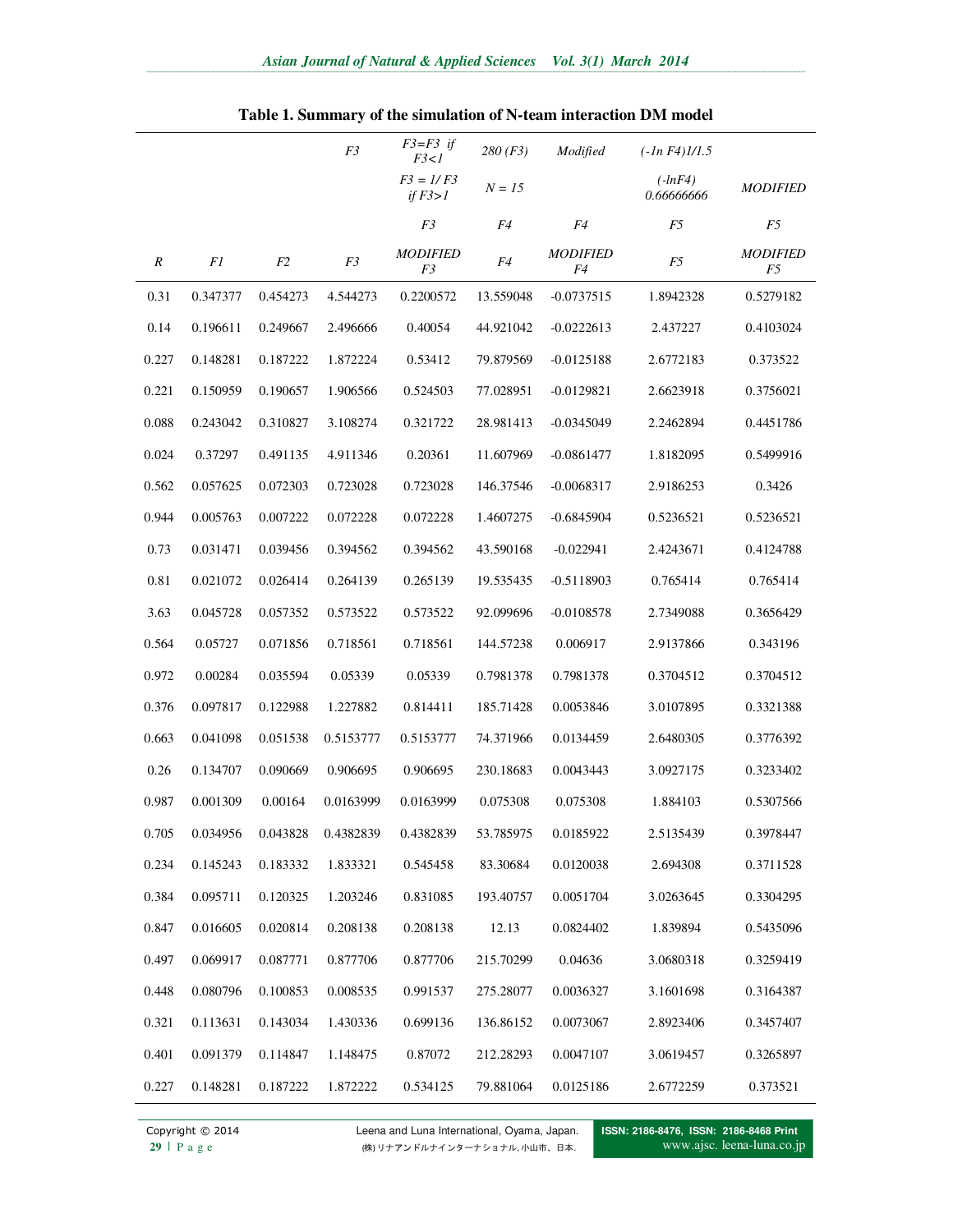| 0.222 | 0.150508 | 0.190078 | 1.900776 | 0.526101 | 77.499033 | 0.0129034  | 2.664877  | 0.3752518 |
|-------|----------|----------|----------|----------|-----------|------------|-----------|-----------|
| 0.113 | 0.218037 | 0.277727 | 2.777268 | 0.360066 | 36.301307 | 0.0275472  | 2.3453758 | 0.4263709 |
| 0.619 | 0.047965 | 0.060161 | 0.611614 | 0.611614 | 104.74007 | 0.0095474  | 2.7865118 | 0.3588716 |
| 0.238 | 0.143548 | 0.181163 | 1.81163  | 0.551989 | 85.31372  | 0.01172.14 | 2.7039675 | 0.3698269 |
| 0.283 | 0.126223 | 0.159055 | 1.590553 | 0.628712 | 110.67806 | 0.0090352  | 2.8084914 | 0.356063  |

- NB: 1. The use of  $IF_i^{-1}$ ,  $i=1, \ldots, 5$  was to obtain random deviates needed for generating next stage of the process because reciprocal is equally unique as the generated deviate, since values required are fractions.
- 2. From DM 2 to DM N, in col 6,  $R = F_3^{-1}$  or  $1/F_3^{-1}$  if obtained value is > 1.where  $F_5^{-1}$  is R =  $F_4^{-1}$  or 1/ $F_4^{-1}$  in col 7 R =  $F_5^{-1}$  or  $\frac{1}{2}$  [ $\overline{R}$  +  $F_5^{-1}$  ]i.e.  $\overline{R}$  from the predecessor of current DM.
- 2. The values on the tables in the appendix were generated through the modification of the original results obtained using corresponding equations for each column in other to take care of missing and extreme values.
- 3. The columns containing modified values were obtained by the coputations: In column 5 F3 = F3 if F3 < 1 otherwise F3 =  $1/$  F3 if F3> 1; column 6 F4 = 280F3, N = 15; column 7 F4 = F4 if F4 < 1 otherwise F4 = 1 /F4 if F4 > 1; column 8 F5 =  $(-\ln F4)^{1.5}$   $(-\ln F4)^{0.6666}$  and column 9 F5 = F5 if F5 < 1 otherwise  $F5 = 1/F5$  if  $F5 > 1$ .



Graph 1. Graph of deviates from original and modified results

### **SPECTRAL MODEL**

The values in Modified F5, the overall output were fed into NCSS package and allowed to run several iterations. The tentative model was assumed and their parameters were estimated. The test was conducted for their significance. The results are as shown on Table 3 and 4 below. The choice of spectral analysis to derive the model for this research was predicated on the sinusoidal outputs, as depicted on graphs of original data.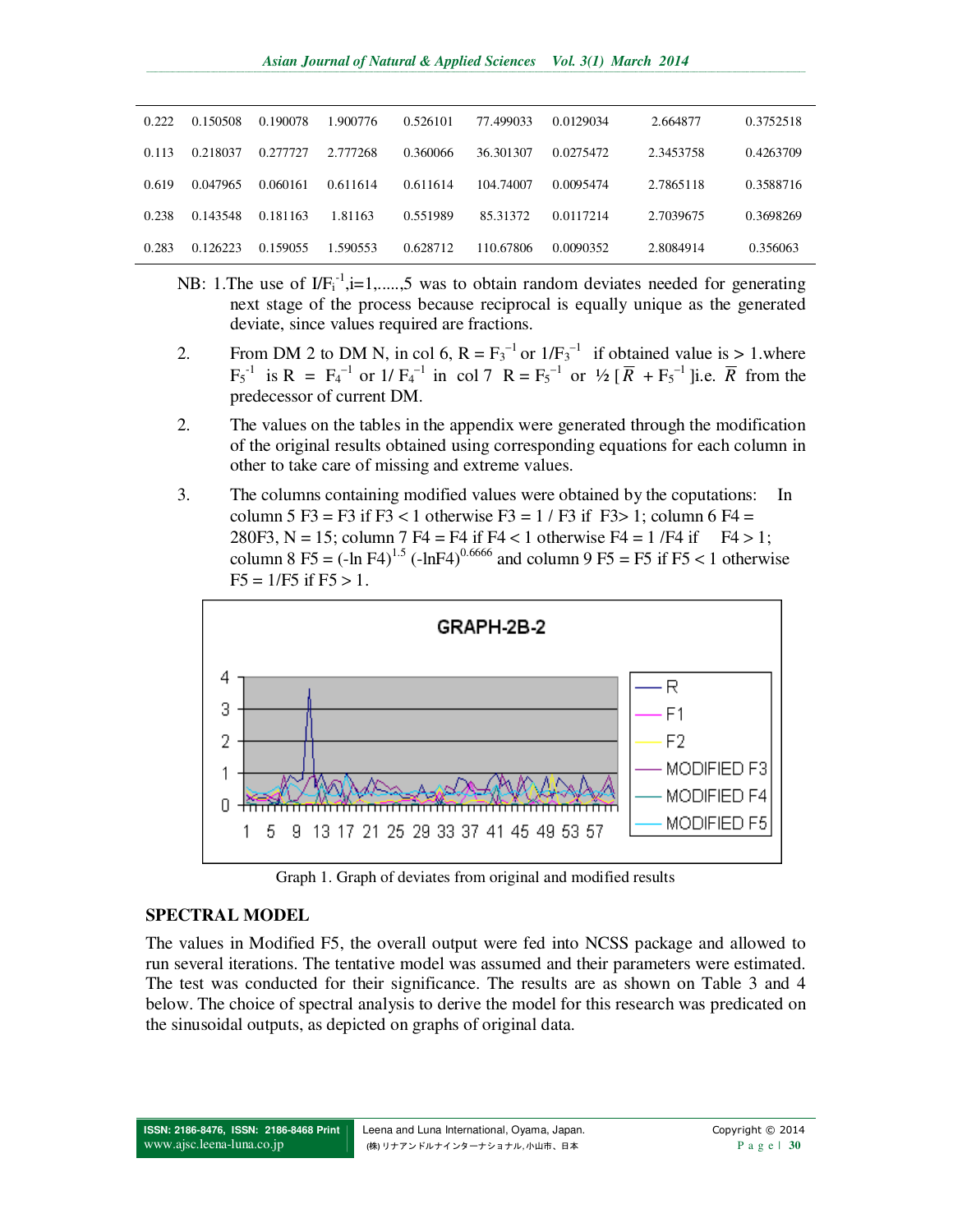| 0.8828436<br>0.3208101<br>0.585318<br>0.319731<br>8.49E-02<br>1.306727<br>Period<br>Wavelength<br>17.85714<br>14.70588<br>22.72727<br>31.25<br>12.5<br>0.4272566<br>0.2010619<br>0.3518584<br>0.5026549<br>0.2764601<br>Freq | $-0.2288242$<br>Cosine(a's)<br>0.1557562<br>$-7.27E - 02$ | Sine(b's)    |                                             |             | Spectrum                               |                |
|------------------------------------------------------------------------------------------------------------------------------------------------------------------------------------------------------------------------------|-----------------------------------------------------------|--------------|---------------------------------------------|-------------|----------------------------------------|----------------|
|                                                                                                                                                                                                                              |                                                           |              | ∽                                           | RSE         | $\hat{c}$                              | $\vdash$       |
|                                                                                                                                                                                                                              |                                                           | 0.7109456    | 3.9727773                                   | 0.248298581 | 1.081139                               | 1.594148941    |
|                                                                                                                                                                                                                              |                                                           | 0.2779348    | 0.972062007                                 | 0.060753875 | 0.5704369                              | $-0.26550459$  |
|                                                                                                                                                                                                                              |                                                           | 0.1706389    | 0.257974454                                 | 0.016123403 | 0.241798                               | -0.221912898   |
|                                                                                                                                                                                                                              | $-0.2979069$                                              | 0.2032172    | 0.975343136                                 | 0.060958946 | 0.330327                               | $-0.204624149$ |
|                                                                                                                                                                                                                              | $-0.4463921$                                              | -0.1949425   | 1.779513639                                 | 0.111219602 | 0.5963239                              | $-0.249152264$ |
| 10.86957<br>0.5780531                                                                                                                                                                                                        | $-0.1544788$                                              | -0.5779375   | 2.684065902                                 | 0.167754119 | 0.8930968                              | $-1.085936186$ |
| 1.211129<br>9.615385<br>0.6534513                                                                                                                                                                                            | 0.3859549                                                 | -0.5847993   | 3.682135546                                 | 0.230133472 | 1.068159                               | 0.596270372    |
| 1.110506<br>8.620689<br>0.7288495                                                                                                                                                                                            | 0.6676783                                                 | $-6.61E-02$  | 3.37621566                                  | 0.211013479 | 0.9247369                              | 0.316040642    |
| 0.452576<br>7.8125<br>0.8042477                                                                                                                                                                                              | 0.3128557                                                 | 0.2925417    | 1.375945014                                 | 0.085996563 | 0.5476763                              | 0.274876128    |
| 7.99E-02<br>7.142857<br>0.8796459                                                                                                                                                                                            | 0.1073962                                                 | 0.1444787    | 0.243060289                                 | 0.015191268 | 0.231044                               | 0.141450704    |
| 0.1606085<br>6.578948<br>0.9550442                                                                                                                                                                                           | 8.89E-02                                                  | 0.2391666    | 0.488289993                                 | 0.030518125 | 0.1837093                              | 0.343254291    |
| 0.310572<br>6.097561<br>1.030442                                                                                                                                                                                             | -0.3231932                                                | 0.1464299    | 0.944216701                                 | 0.059013544 | 0.393354                               | -0.182595252   |
| 0.7088259<br>5.681818<br>1.105841                                                                                                                                                                                            | -0.2681032                                                | $-0.4641715$ | 2.155008804                                 | 0.13468805  | 0.6428744                              | $-0.5023739$   |
| 0.9092254<br>5.319149<br>1.181239                                                                                                                                                                                            | 0.322379                                                  | $-0.5144333$ | 2.764273798                                 | 0.172767112 | 0.7141021                              | 0.535913048    |
| 0.5242552<br>5<br>.256637                                                                                                                                                                                                    | 0.436524                                                  | -0.1481973   | 1.593867317                                 | 0.099616707 | 0.576987                               | 0.228204423    |
| Copyright © 2014                                                                                                                                                                                                             |                                                           |              | Leena and Luna International, Oyama, Japan. |             | ISSN: 2186-8476, ISSN: 2186-8468 Print |                |

**31 | P a g e (株) リナアンドルナインターナショナル, 小山市、日本.** 

www.ajsc. leena-luna.co.jp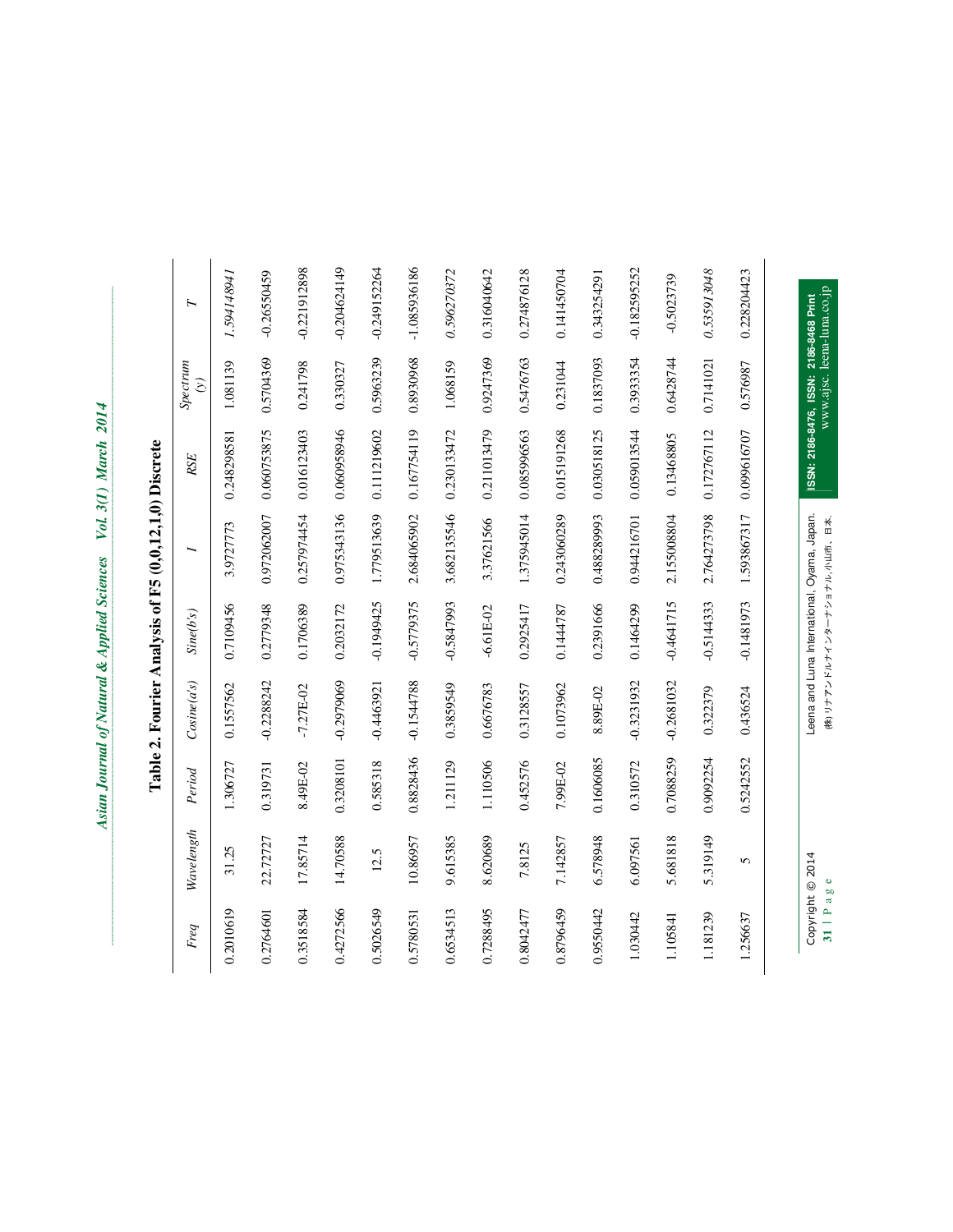| Copyright © 2014<br>Pagel 32 |           |             | Leena and Luna International, Oyama, Japan.<br>(株) リナアソ ドラナイ ソターナショナラ ううせ、 四杉 |               |              |           | ISSN: 2186-8476, ISSN: 2186-8468 Print<br>www.ajsc.leena-luna.co.jp |          |
|------------------------------|-----------|-------------|-------------------------------------------------------------------------------|---------------|--------------|-----------|---------------------------------------------------------------------|----------|
| 0.538141972                  | 0.3535165 | 0.067341633 | 1.077466135                                                                   | $-0.3577748$  | 0.1251373    | 0.3544004 | 2.475248                                                            | 2.538407 |
| -0.506806252                 | 0.2863978 | 0.056548732 | 0.904779714                                                                   | $-0.3289187$  | $-0.1115786$ | 0.2976003 | 2.55102                                                             | 2.463009 |
| $-0.13959034$                | 0.2383885 | 0.039369892 | 0.629918273                                                                   | $-6.67E - 02$ | $-0.2820388$ | 0.2071929 | 2.631579                                                            | 2.38761  |
| -0.280949135                 | 0.2270195 | 0.039974061 | 0.639584975                                                                   | 0.2550172     | -0.1422822   | 0.2103724 | 2.717391                                                            | 2.312212 |
| 0.242218495                  | 0.2168496 | 0.050067822 | 0.80108516                                                                    | 0.2531488     | 0.2067052    | 0.2634931 | 2.808989                                                            | 2.236814 |
| 0.126643748                  | 0.1530112 | 0.033572599 | 0.537161586                                                                   | $-3.67E - 02$ | 0.2650948    | 0.1766833 | 2.906977                                                            | 2.161416 |
| 0.074604312                  | 7.96E-02  | 0.00358315  | 0.057330394                                                                   | $-7.31E - 02$ | 4.80E-02     | 1.89E-02  | 3.012048                                                            | 2.086018 |
| 0.106123086                  | 9.08E-02  | 0.008238602 | 0.131817625                                                                   | 0.1074657     | 7.76E-02     | 4.34E-02  | 3.125                                                               | 2.010619 |
| 0.136843221                  | 0.1987748 | 0.039947807 | 0.63916491                                                                    | 1.56E-03      | 0.2919239    | 0.2102343 | 3.246753                                                            | 1.935221 |
| 0.465680365                  | 0.3759642 | 0.065124607 | 1.041993719                                                                   | $-0.3455068$  | 0.1398483    | 0.3427328 | 3.378378                                                            | 1.859823 |
| $-0.261911272$               | 0.7020625 | 0.109244868 | 1.747917886                                                                   | $-0.2430596$  | $-0.4171064$ | 0.5749256 | 3.521127                                                            | 1.784425 |
| $-0.453448856$               | 1.158505  | 0.22583916  | 3.613426558                                                                   | 0.4834653     | $-0.4980477$ | 1.188529  | 3.676471                                                            | 1.709026 |
| 1.584502222                  | 1.433074  | 0.325318112 | 5.205089798                                                                   | 0.8073777     | 0.2053125    | 1.712059  | 3.846154                                                            | 1.633628 |
| 0.401242088                  | 1.285192  | 0.265762537 | 4.252200589                                                                   | 0.3581244     | 0.6623496    | 1.398635  | 4.032258                                                            | 1.55823  |
| 0.257633422                  | 0.8569692 | 0.141539268 | 2.264628282                                                                   | $-1.14E-02$   | 0.5493824    | 0.7448819 | 4.237288                                                            | 1.482832 |
| 0.20092831                   | 0.4899177 | 0.081210983 | 1.299375736                                                                   | -9.94E-02     | 0.4041789    | 0.427391  | 4.464286                                                            | 1.407434 |
| 0.168963344                  |           |             |                                                                               |               |              | 0.2974802 | 4.716981                                                            | 1.332035 |

Page | 32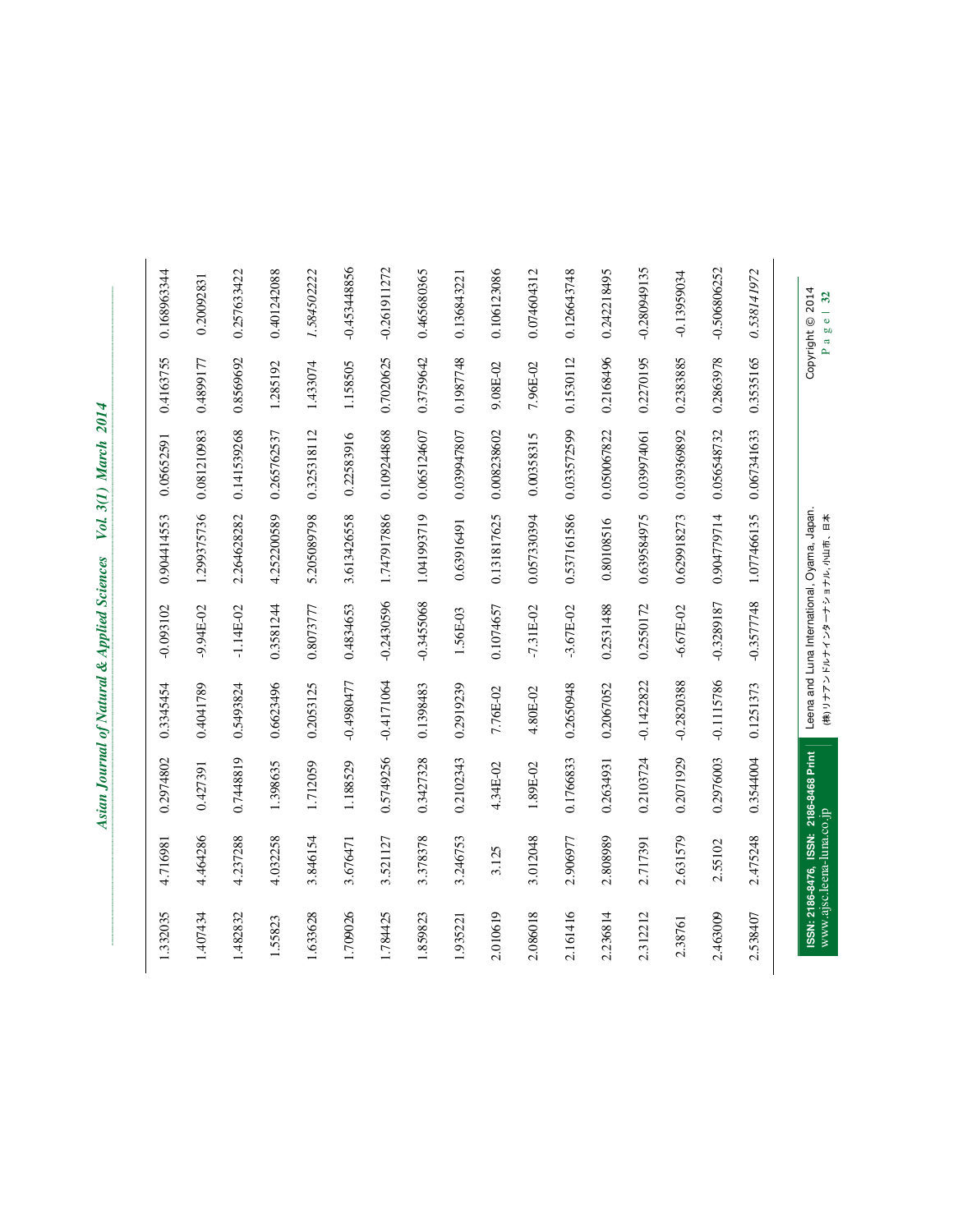| Ì      |
|--------|
| ֚֞֘    |
| i      |
|        |
| i      |
|        |
| ì      |
|        |
|        |
| Ĭ<br>ì |
|        |
| Vol.   |
|        |
|        |
| Ş      |
|        |
|        |
|        |
|        |
|        |
|        |
|        |
|        |
|        |
|        |
|        |
|        |
|        |
|        |
| I      |
|        |
|        |
|        |
|        |
|        |
|        |
|        |
|        |
|        |
|        |

| 2.613805      | 2.403846                                                                                          | 0.4085487                                    | 0.226265     | $-0.3382547$                 | 1.242090692                                       | 0.077630668                                                          | 0.6020741 | 0.343096229    |
|---------------|---------------------------------------------------------------------------------------------------|----------------------------------------------|--------------|------------------------------|---------------------------------------------------|----------------------------------------------------------------------|-----------|----------------|
| 2.689203      | 2.336449                                                                                          | 1.043273                                     | 0.4901293    | $-0.4274127$                 | 3.171812601                                       | 0.198238288                                                          | 1.267862  | 0.404461206    |
| 2.764601      | 2.272727                                                                                          | 2.351764                                     | 0.9758813    | $-3.13E-02$                  | 7.149952919                                       | 0.446872057                                                          | 2.089236  | 0.457916406    |
| 2.84          | 2.212389                                                                                          | 2.872672                                     | 0.7174597    | 0.8060628                    | 8.73364244                                        | 0.545852653                                                          | 2.35686   | 0.76081298     |
| 2.915398      | 2.155172                                                                                          | 1.846145                                     | -0.1677988   | 0.8486516                    | 5.612744816                                       | 0.350796551                                                          | 1.77555   | $-2.090578425$ |
| 2.990796      | 2.10084                                                                                           | 0.6078328                                    | $-0.4239714$ | 0.258154                     | 1.847964268                                       | 0.115497767                                                          | 0.8667505 | $-0.272418769$ |
| 3.066195      | 2.04918                                                                                           | 0.1462731                                    | $-0.2408232$ | 3.60E-02                     | 0.444706798                                       | 0.027794175                                                          | 0.2860245 | $-0.115413195$ |
| 3.141593      | $\mathcal{L}$                                                                                     | 0.1039675                                    | $-0.2052924$ | 1.16E-15                     | 0.316087271                                       | 0.019755454                                                          | 0.1321712 | $-0.096230813$ |
| <b>Period</b> | $\overline{0}$<br>0.3<br>$\overline{0.0}$<br>0.2<br>$\overline{\textbf{c}}$<br>$\overline{\circ}$ | Periodogram of F5<br>1.8<br>Frequency<br>0.9 | 2.6          | Spectrum<br>$3.\overline{5}$ | 0.0<br>0.0<br>0.3<br>0.2<br>$\overline{0}$ .<br>5 | Spectral Analysis of F5<br>Frequency<br>$^{0.6}$<br>$0.\overline{9}$ | 2.6       | 3.5            |
|               | Copyright © 2014                                                                                  |                                              |              |                              | Leena and Luna International, Oyama, Japan.       | ISSN: 2186-8476, ISSN: 2186-8468 Print                               |           |                |



**ISSN: 2186-8476, ISSN: 2186-8468 Print**  www.ajsc. leena-luna.co.jp

**33** | P a g e (株) リナアンドルナインターナショナル, 小山市、日本.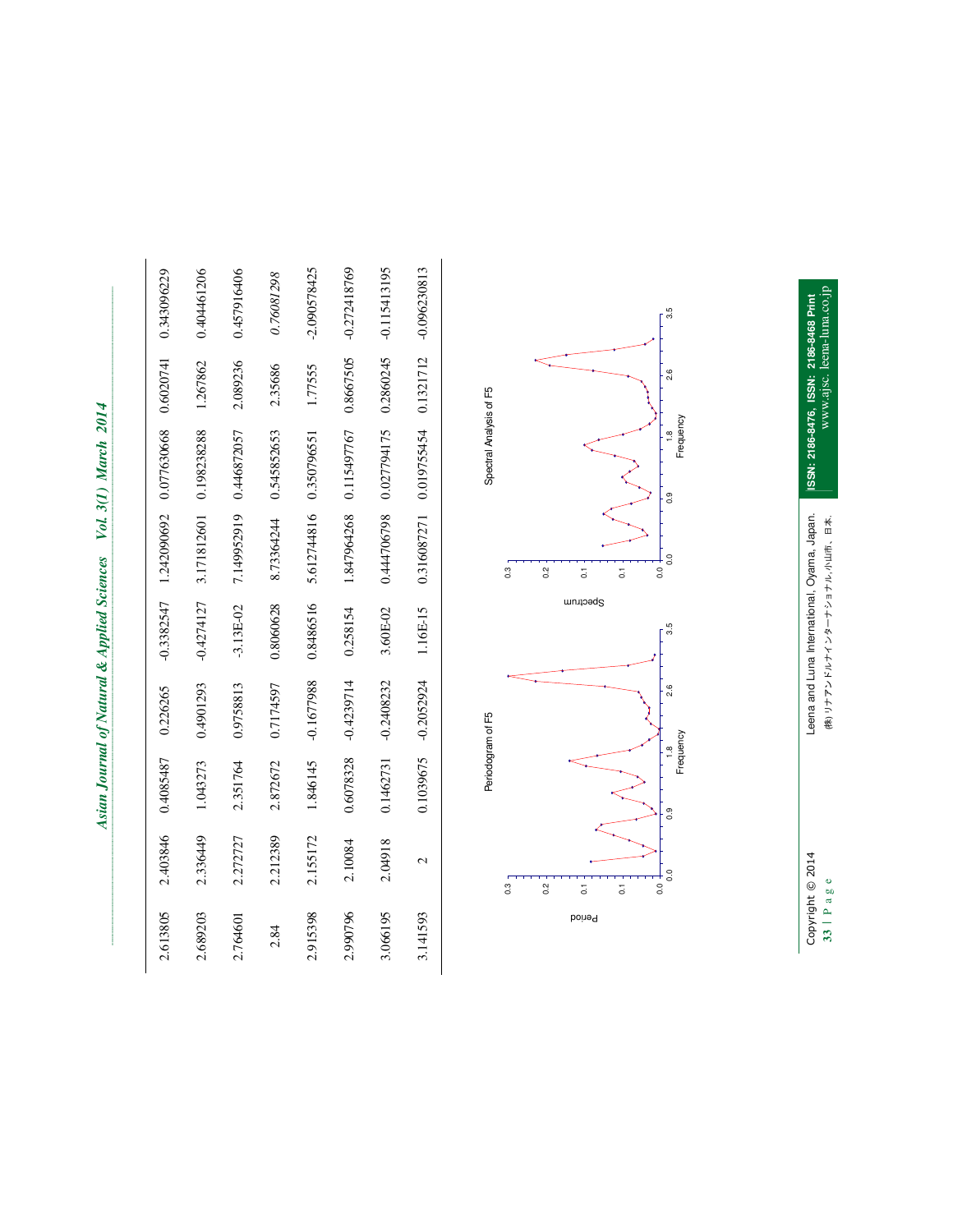

| n (I) d<br>くりし |  |
|----------------|--|
|                |  |
|                |  |
|                |  |
|                |  |
|                |  |
|                |  |
|                |  |
|                |  |
|                |  |
|                |  |
|                |  |
|                |  |
|                |  |
|                |  |
|                |  |

|           | Periodogram of F5                      |          |                                                                      | Spectral Analysis of F5 |                                                                                                  |                                    |                           | Plot of F5                           |
|-----------|----------------------------------------|----------|----------------------------------------------------------------------|-------------------------|--------------------------------------------------------------------------------------------------|------------------------------------|---------------------------|--------------------------------------|
|           |                                        |          | $\frac{3}{2}$<br>0.2<br>$\overline{0}$<br>$\overline{0}$<br>Spectrum |                         |                                                                                                  | 0.8<br>0.6<br>C <sub>2</sub><br>£§ |                           |                                      |
| 8.8       | 26.3<br>17.5<br>Wavelength             | 35.0     | $\overline{0}$<br>$\overline{0}$                                     | 17.5<br>$\frac{8}{6}$   | 26.3<br>Wavelength                                                                               | 0.4<br>0.3<br>35.0                 | 8.6<br>0.9                | Data Plot Section<br>$\frac{4}{164}$ |
|           |                                        |          |                                                                      |                         | Table 3. Fourier Analysis of R (0,0,12,1,0) continuous<br>Graph 2. Fourier plots of discrete pdf |                                    |                           |                                      |
| Frequency | Wavelength                             | Period   | Cosine(a's)                                                          | Sine(b's)               |                                                                                                  | <b>RSE</b>                         | Spectrum<br>$\widehat{c}$ | $\mathbf{r}$                         |
| 0.2010619 | 31.25                                  | 92.51227 | -4.455503                                                            | 4.201178                | 281.2605268                                                                                      | 17.57878292                        | 73.43137                  | $-3.945409289$                       |
| 0.2764601 | 22.72727                               | 92.33107 | $-6.008712$                                                          | $-1.150363$             | 280.709662                                                                                       | 17.54435387                        | 78.02203                  | $-2.919819401$                       |
| 0.3518584 | 17.85714                               | 49.22277 | $-3.303104$                                                          | $-3.007122$             | 149.6495907                                                                                      | 9.353099418                        | 64.5005                   | $-2.831609122$                       |
| 0.4272566 | 14.70588                               | 51.94764 | $-2.744674$                                                          | $-3.677582$             | 157.9338355                                                                                      | 9.870864719                        | 59.11039                  | $-3.596370541$                       |
| 0.5026549 | 12.5                                   | 76.16074 | -0.2083686                                                           | $-5.552443$             | 231.5478056                                                                                      | 14.47173785                        | 63.58086                  | $-69.45258474$                       |
| 0.5780531 | 10.86957                               | 62.63419 | 3.459103                                                             | $-3.663936$             | 190.4236543                                                                                      | 11.9014784                         | 57.43106                  | 3.440625617                          |
| 0.6534513 | 9.615385                               | 33.49823 | 3.675931                                                             | -0.2580795              | 101.8430531                                                                                      | 6.365190818                        | 38.42026                  | 1.731586044                          |
|           | ISSN: 2186-8476, ISSN: 2186-8468 Print |          |                                                                      |                         | Leena and Luna International, Oyama, Japan.                                                      |                                    |                           | Copyright © 2014                     |

Leena and Luna International, Oyama, Japan. Copyright © 2014 (株) リナアンドルルインターナショナル, 小山市、日本<br>-

www.ajsc.leena-luna.co.jp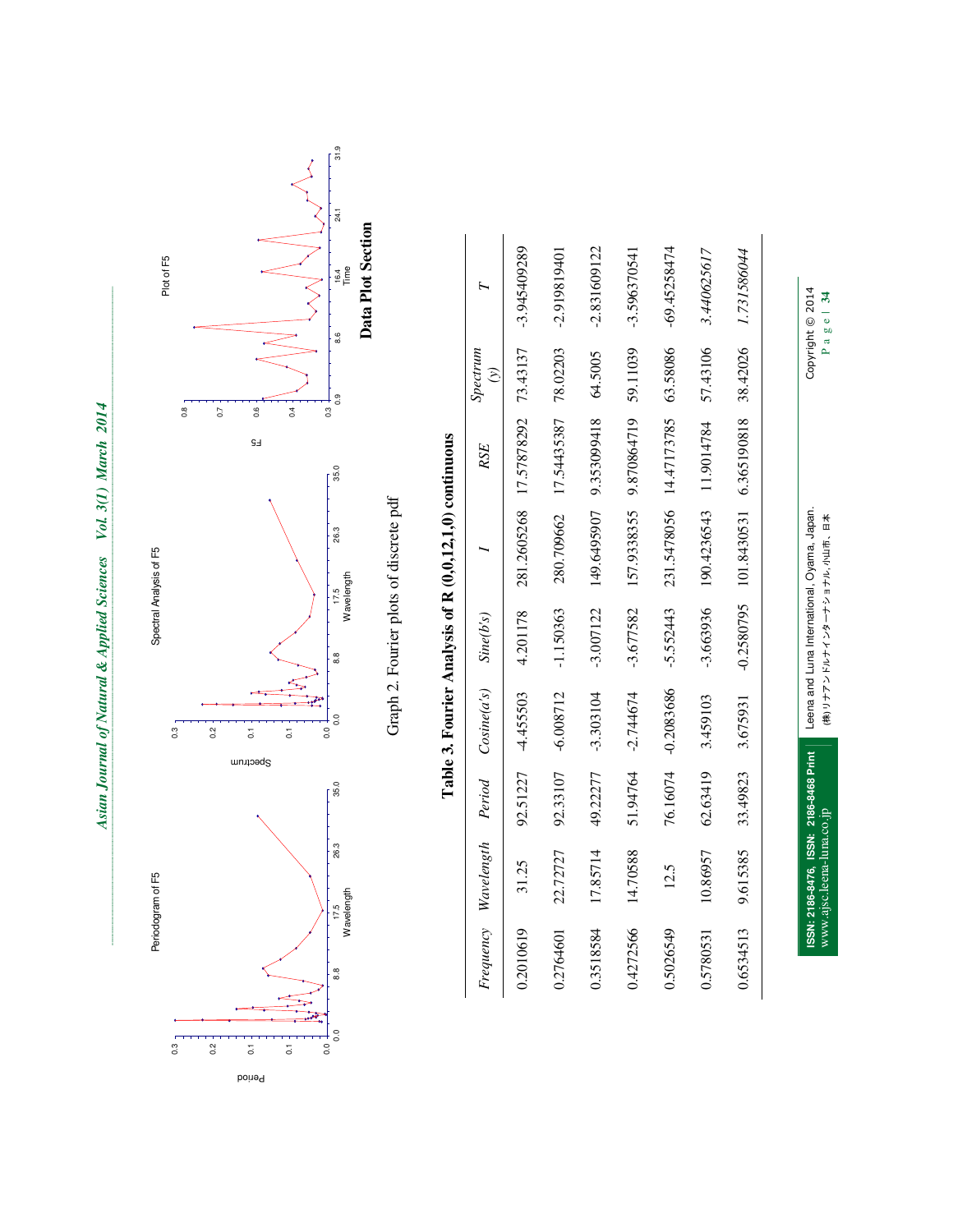| š<br>i                                 |
|----------------------------------------|
| Mari                                   |
| $\frac{2}{I}$<br>$\frac{1}{2}$<br>Vol. |
| j<br>l                                 |
|                                        |
| ١<br>I<br>l                            |
|                                        |
|                                        |

|                | www.ajsc. leena-luna.co.jp | ISSN: 2186-8476, ISSN: 2186-8468 Print | (株) リナアン ドルナインターナショナラ デュモ、ロネ | Leena and Luna International, Oyama, Japan. |             |          | Copyright © 2014 | 35 Pa     |
|----------------|----------------------------|----------------------------------------|------------------------------|---------------------------------------------|-------------|----------|------------------|-----------|
|                |                            |                                        |                              |                                             |             |          |                  |           |
| 1.726169303    | 33.3431                    | 5.63422869                             | 90.14765903                  | 1.168737                                    | 3.264007    | 29.65139 | 3.246753         | 1.935221  |
| 1.929256033    | 38.85266                   | 7.09787764                             | 113.5660422                  | $-1.267496$                                 | 3.679075    | 37.35416 | 3.378378         | 1.859823  |
| 5.37548875     | 42.37623                   | 9.415738348                            | 150.6518136                  | -4.125383                                   | 1.751606    | 49.55243 | 3.521127         | 1.784425  |
| $-3.719712772$ | 34.69803                   | 7.642826878                            | 122.2852301                  | $-3.476058$                                 | 2.054682    | 40.2221  | 3.676471         | 1.709026  |
| $-1.162516324$ | 19.75043                   | 2.720940369                            | 43.53504591                  | -0.5713554                                  | $-2.340561$ | 14.31956 | 3.846154         | 1.633628  |
| $-0.684839283$ | 10.454                     | 0.894902776                            | 14.3184441                   | -0.4489679                                  | $-1.306734$ | 4.709627 | 4.032258         | 1.55823   |
| $-1.048092954$ | 10.70346                   | 2.343425795                            | 37.49481272                  | 9.05E-03                                    | $-2.235895$ | 12.3328  | 4.237288         | 1.482832  |
| -1.909829584   | 12.98331                   | 2.863149668                            | 45.8103947                   | 1.96483                                     | -1.499165   | 15.06796 | 4.464286         | 1.407434  |
| 3.595333941    | 12.72307                   | 2.194522088                            | 35.11235341                  | 2.075833                                    | 0.6103806   | 11.54916 | 4.716981         | 1.332035  |
| 1.116118906    | 13.6842                    | 2.195076633                            | 35.12122612                  | 0.902719                                    | 1.966705    | 11.55208 | $\mathbf 5$      | 1.256637  |
| 1.436832245    | 18.10925                   | 3.411041186                            | 54.57665898                  | $-1.281018$                                 | 2.374001    | 17.95136 | 5.319149         | 1.181239  |
| 18.55104075    | 22.12983                   | 4.717010234                            | 75.47216375                  | $-3.162009$                                 | 0.254272    | 24.82432 | 5.681818         | 1.105841  |
| -1.895843725   | 21.99888                   | 4.486993824                            | 71.79190119                  | $-1.99267$                                  | 2.366753    | 23.61381 | 6.097561         | 1.030442  |
| $-1.262307418$ | 18.58836                   | 3.336394637                            | 53.38231419                  | 0.362914                                    | $-2.643092$ | 17.55852 | 6.578948         | 0.9550442 |
| $-1.883524788$ | 15.78318                   | 2.772849852                            | 44.36559763                  | 1.936016                                    | $-1.47216$  | 14.59274 | 7.142857         | 0.8796459 |
| 6.026158952    | 16.30645                   | 2.887908923                            | 46.20654277                  | 2.435408                                    | 0.4792288   | 15.19826 | 7.8125           | 0.8042477 |
| 1.57884868     | 22.60828                   | 3.634684913                            | 58.15495861                  | 1.566614                                    | 2.302111    | 19.12835 | 8.620689         | 0.7288495 |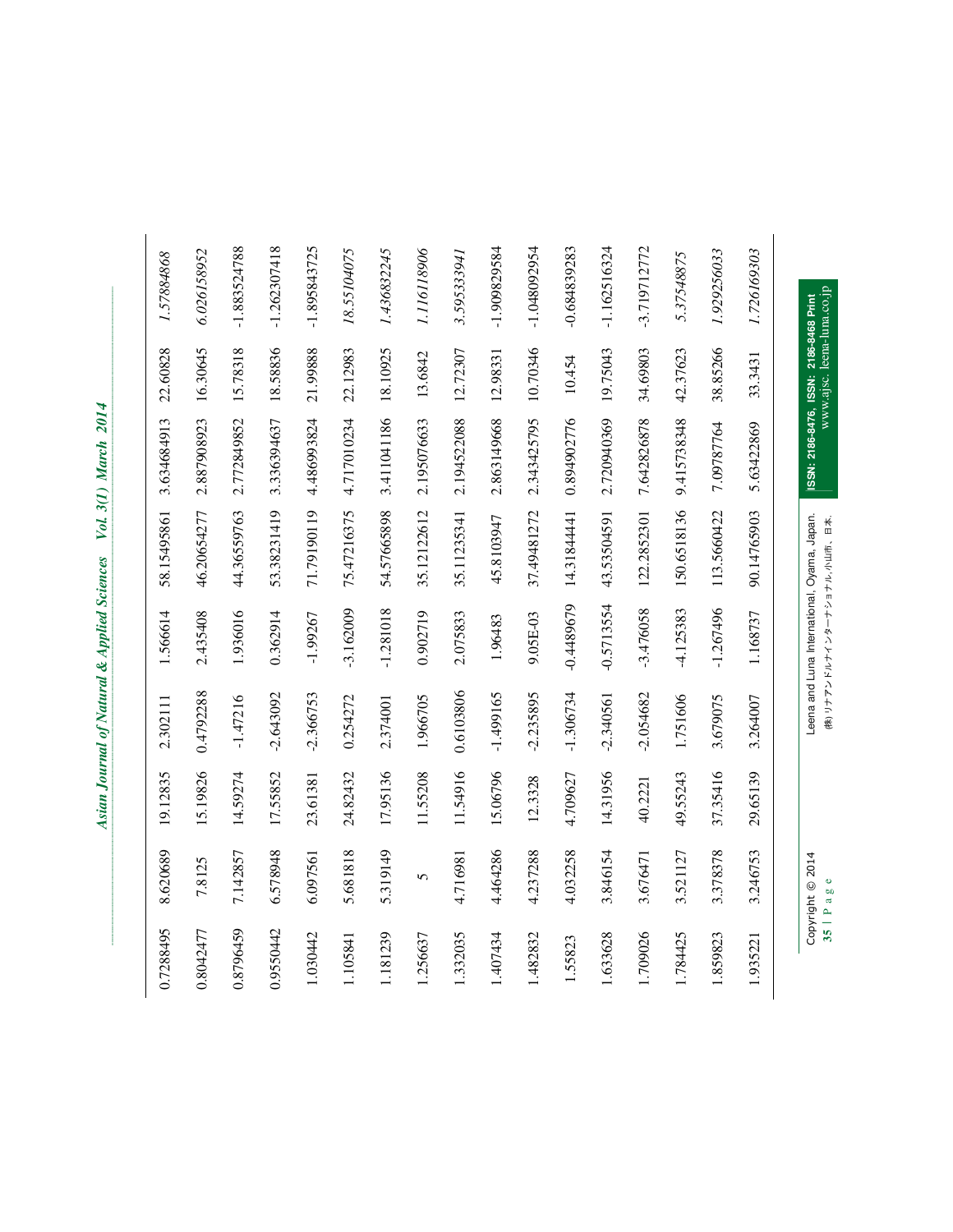| Copyright © 2014 |          |             | Leena and Luna International, Oyama, Japan. |             |             |          |               | ISSN: 2186-8476, ISSN: 2186-8468 Print |
|------------------|----------|-------------|---------------------------------------------|-------------|-------------|----------|---------------|----------------------------------------|
|                  |          |             |                                             |             |             |          |               |                                        |
| 2.273014219      | 52.47859 | 11.02206643 | 176.3530629                                 | $-1.89E-13$ | 4.849097    | 58.00608 | $\mathcal{L}$ | 3.141593                               |
| 3.805207354      | 46.85827 | 9.446602295 | 151.1456367                                 | $-3.740283$ | 2.482546    | 49.71485 | 2.04918       | 3.066195                               |
| $-6.171010899$   | 35.16671 | 6.242755072 | 99.88408115                                 | $-3.50635$  | $-1.011626$ | 32.85389 | 2.10084       | 2.990796                               |
| -1.77947484      | 26.95971 | 4.357325304 | 69.71720486                                 | $-1.816508$ | $-2.448658$ | 22.9314  | 2.155172      | 2.915398                               |
| -1.495038438     | 25.60515 | 4.768221774 | 76.29154839                                 | 1.28E-02    | $-3.189364$ | 25.09383 | 2.212389      | 2.84                                   |
| $-2.445993912$   | 26.01021 | 5.470595023 | 87.52952037                                 | 2.582331    | $-2.236553$ | 28.79023 | 2.272727      | 2.764601                               |
| 6.500499805      | 22.79594 | 4.588225676 | 73.41161082                                 | 3.047954    | 0.7058266   | 24.14657 | 2.336449      | 2.689203                               |
| 1.356550647      | 17.64941 | 2.935937799 | 46.97500478                                 | 1.256695    | 2.164267    | 15.45102 | 2.403846      | 2.613805                               |
| 1.092207048      | 15.89655 | 2.536828899 | 40.58926238                                 | 0.1309131   | 2.322663    | 13.35063 | 2.475248      | 2.538407                               |
| 1.806508389      | 17.50347 | 3.589017315 | 57.42427704                                 | $-1.926015$ | 1.986715    | 18.888   | 2.55102       | 2.463009                               |
| $-13.96037532$   | 17.08503 | 3.851957927 | 61.63132683                                 | $-2.85331$  | -0.2759208  | 20.27179 | 2.631579      | 2.38761                                |
| $-1.340943609$   | 13.5847  | 2.298294208 | 36.77270732                                 | $-1.401943$ | -1.713938   | 12.09528 | 2.717391      | 2.312212                               |
| $-0.940283229$   | 13.1924  | 1.593665358 | 25.49864572                                 | 0.7260909   | $-1.694878$ | 8.387024 | 2.808989      | 2.236814                               |
| $-1.312457111$   | 19.75231 | 3.628327056 | 58.05323289                                 | 0.3127378   | $-2.76453$  | 19.09488 | 2.906977      | 2.161416                               |
| -3.398998032     | 27.96455 | 6.037752371 | 96.60403794                                 | 3.118522    | $-1.776333$ | 31.77502 | 3.012048      | 2.086018                               |
| 3.955801615      | 31.48339 | 6.275032721 | 100.4005235                                 | 3.297034    | 1.586286    | 33.02376 | 3.125         | 2.010619                               |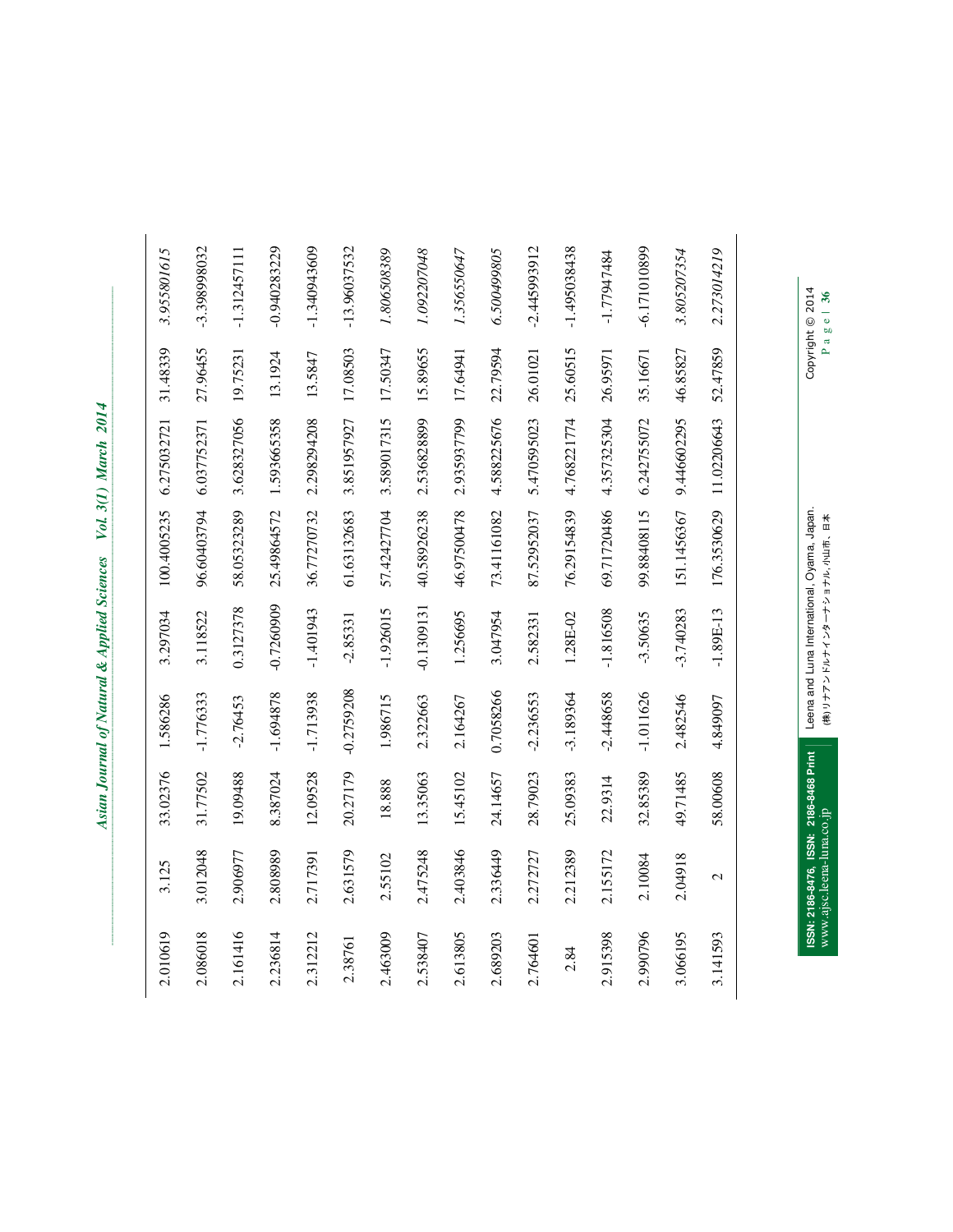

**37 | P a g e (株) リナアンドルナインターナショナル, 小山市、日本. ISSN: 2186-8476, ISSN: 2186-8468 Print**  www.ajsc. leena-luna.co.jp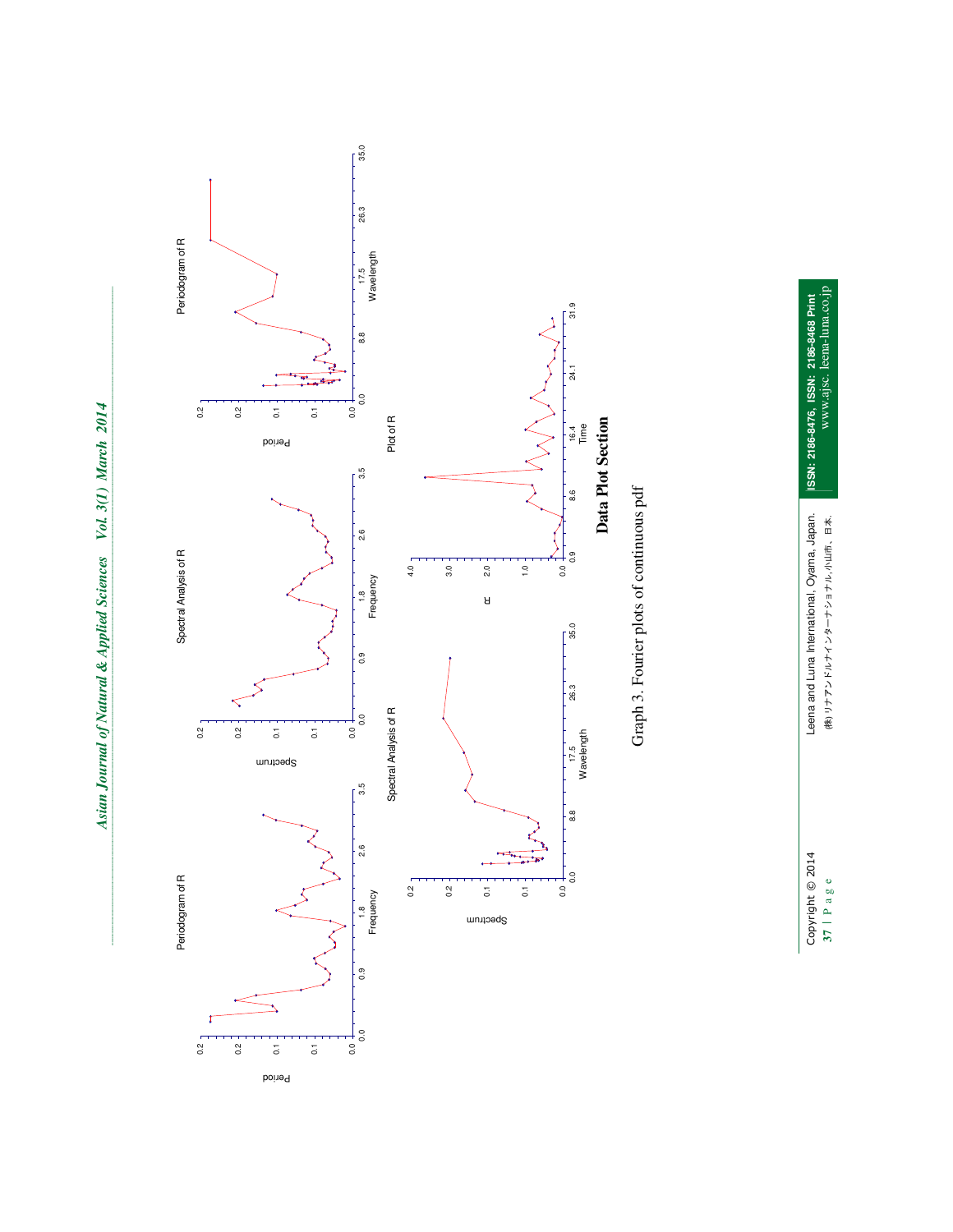| ₹<br>å                 |
|------------------------|
| Ş<br>i<br>۱.           |
| Į<br>١<br>Vol.         |
| }<br>}<br>0.00000<br>١ |
| ֠<br>j<br>ĉ            |
| I<br>j                 |
|                        |
| i                      |

|       |                        |                                        |            | Table 4. Summary of Results for Discrete Distribution |                           |           |            |                   |        |
|-------|------------------------|----------------------------------------|------------|-------------------------------------------------------|---------------------------|-----------|------------|-------------------|--------|
| ≃     | 园<br>$\mathbf{I}$<br>× | BD                                     | BC         | Ě                                                     | $\overset{*}{\mathbf{B}}$ | ≻         | P(Y)       | YB trade-<br>offs | Remark |
| 0.31  | 0.34738                | 5.00E-11                               | $\circ$    | 0.2010619                                             | $5.00E-11$                | 1.081139  | 0.00300752 | $-0.00301$        |        |
| 0.14  | 0.19661                | $2.00E-10$                             | $6.25E-10$ | 0.2764601                                             | $6.25E-10$                | 0.5704369 | 0.00413534 | $-0.00414$        |        |
| 0.227 | 0.14828                | 3.00E-10                               | 5.00E-09   | 0.3518584                                             | 5.00E-09                  | 0.241798  | 0.00526316 | $-0.00526$        |        |
| 0.221 | 0.15096                | $2.00E-10$                             | 7.50E-09   | 0.4272566                                             | 7.50E-09                  | 0.330327  | 0.00639098 | $-0.00639$        |        |
| 0.088 | 0.24304                | $5.00E-11$                             | 2.50E-09   | 0.5026549                                             | 2.50E-09                  | 0.5963239 | 0.0075188  | $-0.00752$        |        |
| 0.024 | 0.37297                | 5.12E-08                               | 1.25E-10   | 0.5780531                                             | 5.12E-08                  | 0.8930968 | 0.00864662 | $-0.00865$        |        |
| 0.562 | 0.05763                | 2.05E-07                               | $\circ$    | 0.6534513                                             | 2.05E-07                  | 1.068159  | 0.00977444 | $-0.00977$        |        |
| 0.944 | 0.00576                | 3.07E-07                               | 6.40E-07   | 0.7288495                                             | $6.40E-07$                | 0.9247369 | 0.01090226 | $-0.0109$         |        |
| 0.73  | 0.03147                | 2.05E-07                               | 5.12E-06   | 0.8042477                                             | 5.12E-06                  | 0.5476763 | 0.01203007 | $-0.01202$        |        |
| 0.81  | 0.02107                | 5.12E-08                               | 7.68E-06   | 0.8796459                                             | 7.68E-06                  | 0.231044  | 0.01315789 | $-0.01315$        |        |
| 3.63  | 0.04573                | 2.95E-06                               | 2.56E-06   | 0.9550442                                             | 2.95E-06                  | 0.1837093 | 0.01428571 | $-0.01428$        |        |
| 0.564 | 0.05727                | 1.18E-05                               | 1.28E-07   | 1.030442                                              | 1.18E-05                  | 0.393354  | 0.01541353 | $-0.0154$         |        |
| 0.972 | 0.00284                | 1.77E-05                               | $\circ$    | 1.105841                                              | 1.77E-05                  | 0.6428744 | 0.01654136 | $-0.01652$        |        |
| 0.376 | 0.09782                | 1.18E-05                               | 3.69E-05   | 1.181239                                              | 3.69E-05                  | 0.7141021 | 0.01766918 | $-0.01763$        |        |
| 0.663 | 0.0411                 | 2.95E-06                               | 2.95E-04   | 1.256637                                              | 2.95E-04                  | 0.576987  | 0.01879699 | $-0.0185$         |        |
|       |                        | ISSN: 2186-8476, ISSN: 2186-8468 Print |            | Leena and Luna International, Oyama, Japan.           |                           |           |            | Copyright © 2014  |        |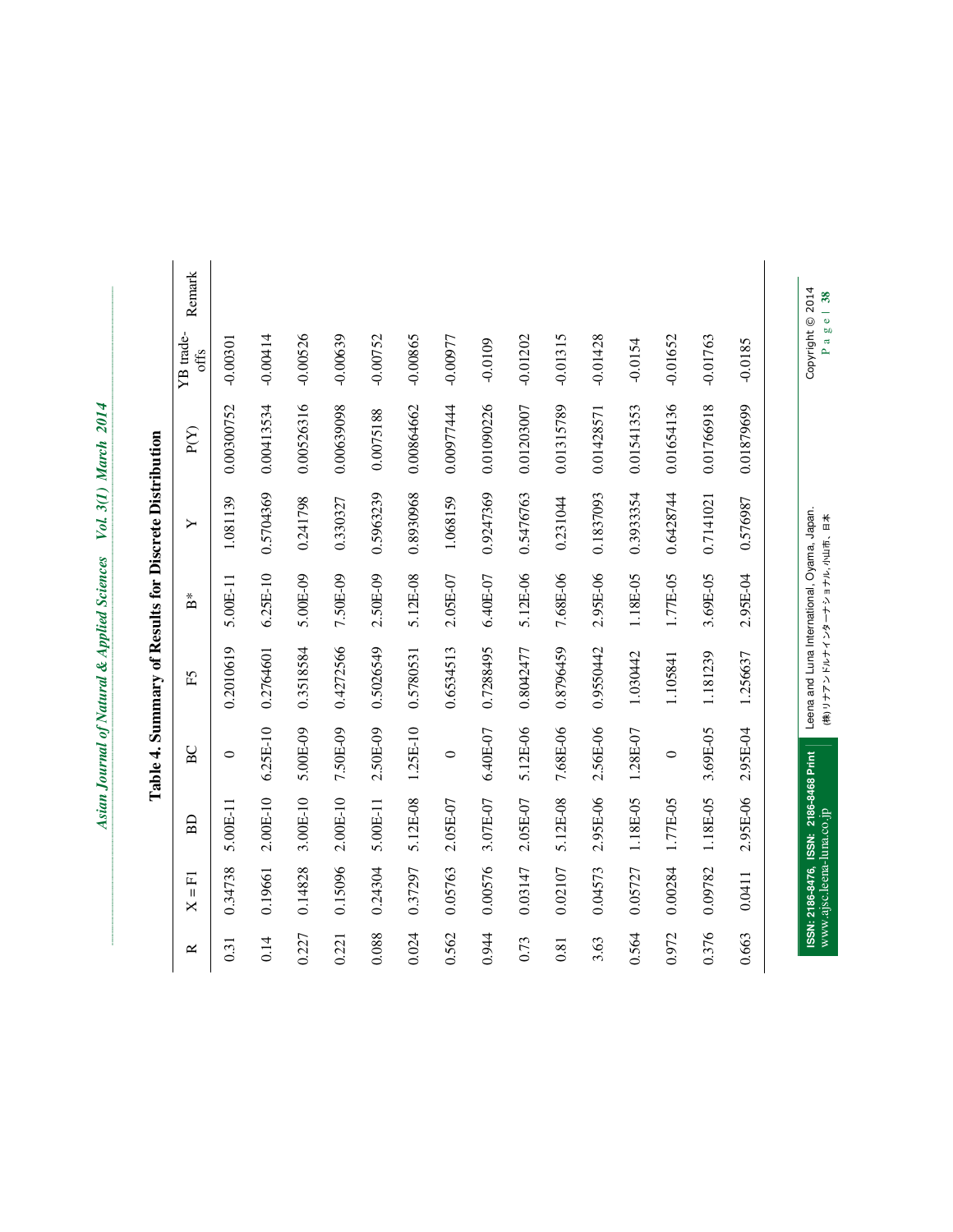| י<br>נו<br>Š |  |
|--------------|--|
|              |  |
|              |  |
|              |  |
|              |  |
|              |  |
|              |  |
| ì            |  |
|              |  |
|              |  |
|              |  |
|              |  |
|              |  |
|              |  |
|              |  |
| Vol. 3(1     |  |
|              |  |
|              |  |
|              |  |
|              |  |
|              |  |
|              |  |
| i            |  |
| ļ            |  |
|              |  |
|              |  |
|              |  |
|              |  |
|              |  |
|              |  |
| į            |  |
|              |  |
|              |  |
|              |  |
|              |  |
|              |  |
|              |  |
|              |  |
|              |  |
| I            |  |
|              |  |
|              |  |
|              |  |
|              |  |
|              |  |
|              |  |
|              |  |
| I            |  |
|              |  |
|              |  |
|              |  |
|              |  |
|              |  |

| $-0.01948$ | $-0.02084$ | $-0.02187$ | $-0.0231$  | $-0.02378$ | $-0.02036$ | $-0.01879$ | $-0.02492$ | $-0.02695$ | $-0.02959$ | $-0.0251$  | 0.016469   | 0.039741   | $-0.01019$ | $-0.03271$ | $-0.02274$ | 0.01853    | www.ajsc. leena-luna.co.jp<br>ISSN: 2186-8476, ISSN: 2186-8468 Print          |
|------------|------------|------------|------------|------------|------------|------------|------------|------------|------------|------------|------------|------------|------------|------------|------------|------------|-------------------------------------------------------------------------------|
| 0.01992481 | 0.02105264 | 0.02218045 | 0.02330827 | 0.02443609 | 0.0255639  | 0.02669173 | 0.02781955 | 0.02894737 | 0.03007518 | 0.03120301 | 0.03233083 | 0.03345865 | 0.03458646 | 0.03571428 | 0.03684211 | 0.03796993 |                                                                               |
| 0.4163755  | 0.4899177  | 0.8569692  | 1.285192   | 1.433074   | 1.158505   | 0.7020625  | 0.3759642  | 0.1987748  | 9.08E-02   | 7.96E-02   | 0.1530112  | 0.2168496  | 0.2270195  | 0.2383885  | 0.2863978  | 0.3535165  |                                                                               |
| 4.43E-04   | 2.10E-04   | 3.15E-04   | 2.10E-04   | $6.55E-04$ | 5.20E-03   | 7.90E-03   | 2.90E-03   | 2.00E-03   | 4.88E-04   | $6.10E-03$ | 4.88E-02   | 7.32E-02   | 2.44E-02   | 3.00E-03   | 1.41E-02   | 5.65E-02   | Leena and Luna International, Oyama, Japan.<br>(株) リナアン ドラナイソターナツョナラ ごうせい、ロネ、 |
| 1.332035   | 1.407434   | 1.482832   | 1.55823    | 1.633628   | 1.709026   | 1.784425   | 1.859823   | 1.935221   | 2.010619   | 2.086018   | 2.161416   | 2.236814   | 2.312212   | 2.38761    | 2.463009   | 2.538407   |                                                                               |
| 4.43E-04   | 1.48E-04   | 7.38E-06   | $\circ$    | 6.55E-04   | 0.0052     | 0.0079     | 0.0026     | 1.31E-04   | $\circ$    | 0.0061     | 0.0488     | 0.0732     | 0.0244     | 0.0012     | $\circ$    | 0.0378     |                                                                               |
| 5.24E-05   | 2.10E-04   | 3.15E-04   | 2.10E-04   | 5.24E-05   | 4.88E-04   | 0.002      | 0.0029     | 0.002      | 4.88E-04   | 0.003      | 0.0121     | 0.0181     | 0.0121     | 0.003      | 0.0141     | 0.0565     |                                                                               |
| 0.13471    | 0.00131    | 0.03496    | 0.14524    | 0.09571    | 0.01661    | 0.06992    | 0.0808     | 0.11363    | 0.09138    | 0.14828    | 0.15051    | 0.21804    | 0.04797    | 0.14355    | 0.12622    |            | Copyright © 2014<br>$39$   Page                                               |
| 0.26       | 0.987      | 0.705      | 0.234      | 0.384      | 0.847      | 0.497      | 0.448      | 0.321      | 0.401      | 0.227      | 0.222      | 0.113      | 0.619      | 0.238      | 0.283      |            |                                                                               |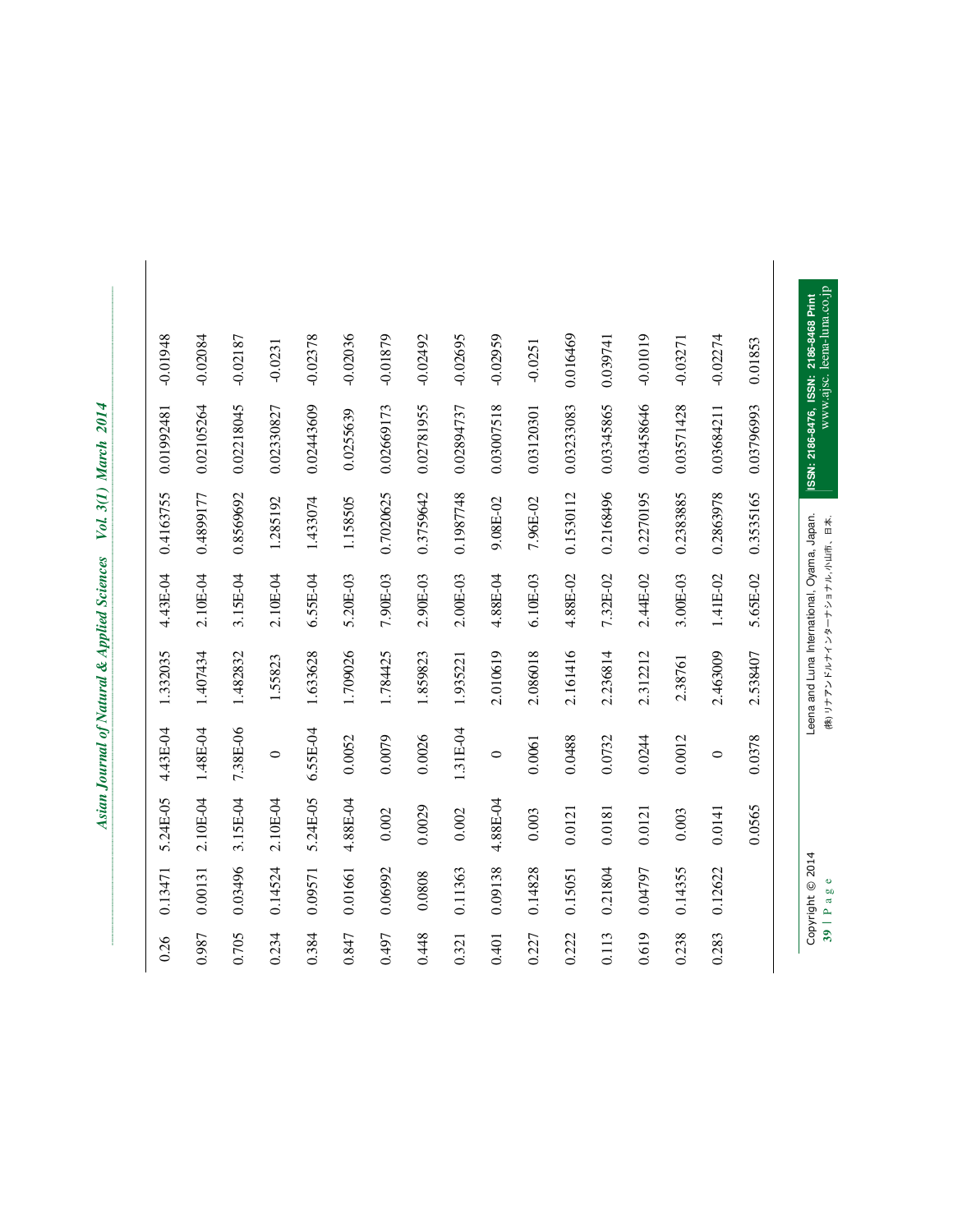| Copyright © 2014 |            |           |              | Leena and Luna International, Oyama, Japan. |         | ISSN: 2186-8476, ISSN: 2186-8468 Print |
|------------------|------------|-----------|--------------|---------------------------------------------|---------|----------------------------------------|
| $\circ$          |            |           | $0.00E + 00$ |                                             | $\circ$ |                                        |
| 0.1342           |            |           | 1.34E-01     |                                             | 0.1342  |                                        |
| 2.6844           |            |           | $2.68E + 00$ |                                             | 2.6844  |                                        |
| 8.0531           |            |           | 8.05E+00     |                                             | 8.0531  |                                        |
| 5.3687           |            |           | 5.37E+00     |                                             | 5.3687  | 0.1743                                 |
| 0.6974           |            |           | $6.97E-01$   |                                             | 0.6711  | 0.6974                                 |
| 1.046            |            |           | $1.05E+00$   |                                             | $\circ$ | 1.046                                  |
| 0.6974           |            |           | $6.97E-01$   |                                             | 0.0353  | 0.6974                                 |
| 0.7062           |            |           | $7.06E-01$   |                                             | 0.7062  | 0.1743                                 |
| 2.071608         | 0.04699249 | 0.1321712 | $2.12E + 00$ | 3.141593                                    | 2.1186  | 0.0537                                 |
| 1.366535         | 0.04586467 | 0.2860245 | 1.41E+00     | 3.066195                                    | 1.4124  | 0.2147                                 |
| 0.277363         | 0.04473684 | 0.8667505 | 3.22E-01     | 2.990796                                    | 0.1765  | 0.3221                                 |
| 0.171091         | 0.04360902 | 1.77555   | 2.15E-01     | 2.915398                                    | $\circ$ | 0.2147                                 |
| 0.011219         | 0.04248121 | 2.35686   | 5.37E-02     | 2.84                                        | 0.0076  | 0.0537                                 |
| 0.109847         | 0.04135337 | 2.089236  | 1.51E-01     | 2.764601                                    | 0.1512  | 0.0141                                 |
| 0.413274         | 0.04022556 | 1.267862  | 4.54E-01     | 2.689203                                    | 0.4535  | 0.0565                                 |
| 0.263202         | 0.03909774 | 0.6020741 | 3.02E-01     | 2.613805                                    | 0.3023  | 0.0847                                 |
|                  |            |           |              |                                             |         |                                        |

| י בים<br>ג                                  |
|---------------------------------------------|
|                                             |
| i                                           |
|                                             |
|                                             |
|                                             |
| i                                           |
|                                             |
|                                             |
| I                                           |
|                                             |
| ļ                                           |
|                                             |
|                                             |
|                                             |
|                                             |
| Vol. 3(1)                                   |
|                                             |
|                                             |
|                                             |
|                                             |
|                                             |
|                                             |
|                                             |
| $\ddot{\phantom{a}}$                        |
|                                             |
|                                             |
|                                             |
| <b>MONDAY</b>                               |
|                                             |
| ļ                                           |
|                                             |
|                                             |
|                                             |
|                                             |
|                                             |
| ֧ׅ֧֧֚֚֚֚֚֚֚֚֚֚֚֚֚֚֚֚֚֚֚֚֬֡֡֓֡֘֡֡֡֓֡֡֬֜֓֡֬֝֓ |
|                                             |
|                                             |
| ์<br>ซ                                      |
|                                             |
|                                             |
|                                             |
|                                             |
|                                             |
|                                             |
|                                             |
| j                                           |
|                                             |
|                                             |
|                                             |
|                                             |
|                                             |
|                                             |
|                                             |
|                                             |
|                                             |
|                                             |
|                                             |
| I                                           |
|                                             |
|                                             |
|                                             |
|                                             |
|                                             |
|                                             |

www.ajsc.leena-luna.co.jp Leena and Luna International, Oyama, Japan. Copyright © 2014 (株) リナアンドルルインターナショナル, 小山市、日本<br>P a g e | 40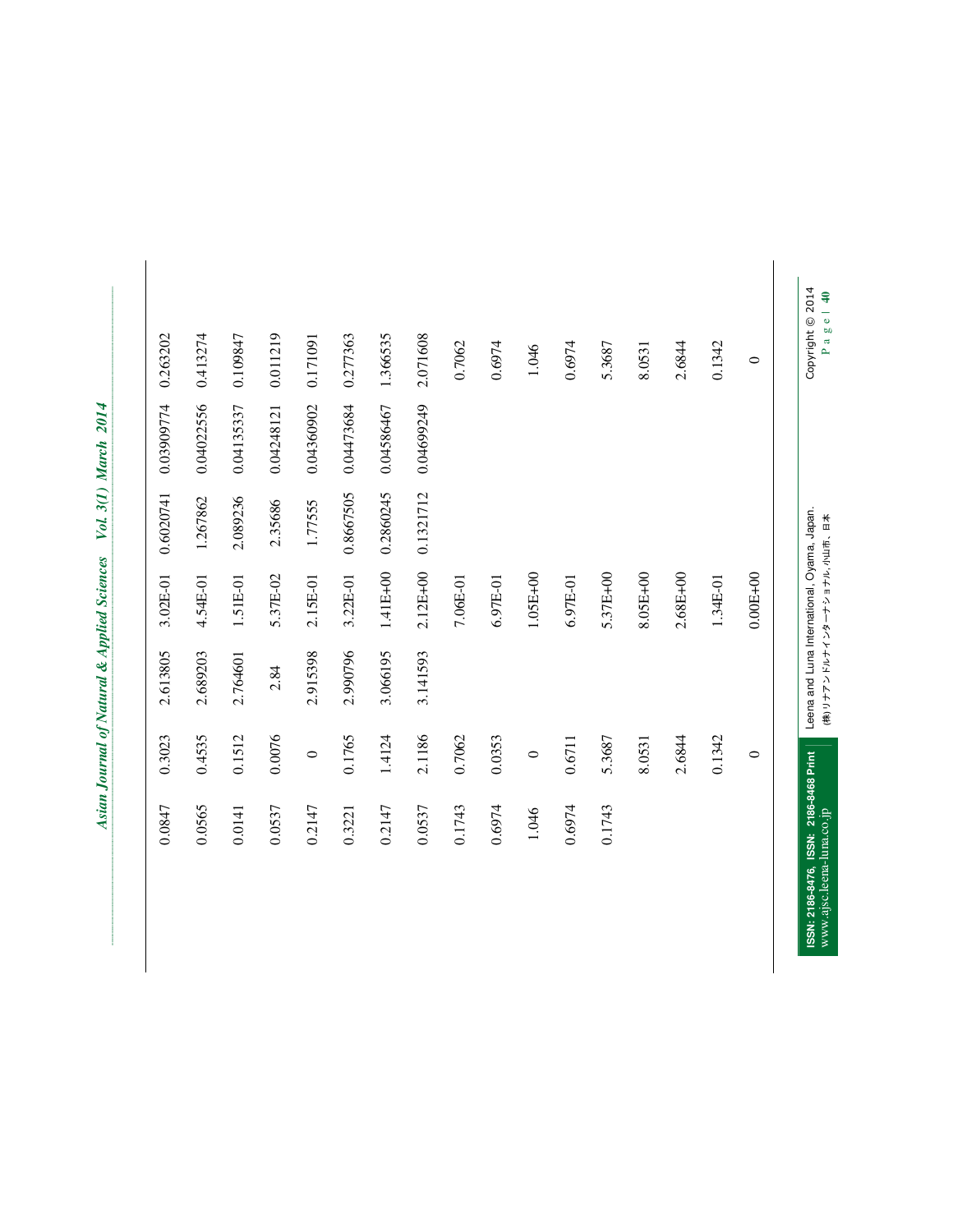| 2.1792                                |                                                                            | 2.18E+00     | 2.1792                                                                                                                                                                                                                                               |
|---------------------------------------|----------------------------------------------------------------------------|--------------|------------------------------------------------------------------------------------------------------------------------------------------------------------------------------------------------------------------------------------------------------|
| 17.4339                               |                                                                            | 1.74E+01     | 17.4339                                                                                                                                                                                                                                              |
| 26.1509                               |                                                                            | $2.62E + 01$ | 26.1509                                                                                                                                                                                                                                              |
| 8.717                                 |                                                                            | 8.72E+00     | 8.717                                                                                                                                                                                                                                                |
| 0.4358                                |                                                                            | 4.36E-01     | 0.4358                                                                                                                                                                                                                                               |
| d from results on Table 2 is given by |                                                                            |              |                                                                                                                                                                                                                                                      |
|                                       |                                                                            |              | $9 + \sum_{n=1}^{\infty} b_n \sin n\theta = 0.1557562 \cos \theta - 0.7109456 \sin \theta + 0.3859549 \cos 2\theta - 0.5847993 \sin 2\theta + 0.393$<br>125 cos 40 +0.8073777 sin 40 + 0.1251373 cos 50 - 0.3577748 sin 50 +0.7174597 cos 60 +0.8060 |
|                                       | Table 5. Forecasts by Derived Fourier Model (0= 12 <sup>0</sup> ) Discrete |              |                                                                                                                                                                                                                                                      |
|                                       | $Y = F5$                                                                   | Ź            |                                                                                                                                                                                                                                                      |
|                                       | 0.2010619                                                                  | $-0.25004$   |                                                                                                                                                                                                                                                      |
|                                       | 0.6534513                                                                  | 0.693296     |                                                                                                                                                                                                                                                      |
|                                       | 1.181239                                                                   | 0.468951     |                                                                                                                                                                                                                                                      |
|                                       | 1.633628                                                                   | $-0.7517$    |                                                                                                                                                                                                                                                      |
|                                       | 2.538407                                                                   | $-0.01013$   |                                                                                                                                                                                                                                                      |
|                                       | 2.84                                                                       | $-0.48937$   |                                                                                                                                                                                                                                                      |
|                                       |                                                                            |              |                                                                                                                                                                                                                                                      |
| Copyright © 2014                      | Leena and Luna International, Oyama, Japan.                                |              | ISSN: 2186-8476, ISSN: 2186-8468 Print                                                                                                                                                                                                               |

The Fourier model derived from results on Table 2 is given by

اا<br>ح ದಿ ಇ  $+\sum_{n=1}^{\infty}a_n$  $_{n}$ cos n $\theta$ 8 స  $\frac{1}{2} a_n \cos n\theta + \sum_{n=1}^{\infty} b_n$  $_{n}\sin n\theta$ 8 ສ  $\frac{1}{2}$  b<sub>n</sub> sin nθ = 0.1557562 cos θ - 0.7109456 sinθ + 0.3859549 cos2θ - 0.5847993 sin2θ + 0.322379 cos3θ -0.5144333 sin3θ + 0.2053125 cos 4θ +0.8073777 sin 4θ + 0.1251373 cos 5θ - 0.3577748 sin 5θ +0.7174597 cos 6θ +0.8060628 sin 6θ

| ż        | $-0.25004$ | 0.693296  | 0.468951 | $-0.7517$ | $-0.01013$ | $-0.48937$ |
|----------|------------|-----------|----------|-----------|------------|------------|
| $Y = F5$ | 0.2010619  | 0.6534513 | 1.181239 | 1.633628  | 2.538407   | 2.84       |

# **Table 5. Forecasts by Derived Fourier Model (**θ**= 120) Discrete**

**41 | P a g e (株) リナアンドルナインターナショナル, 小山市、日本.** 

www.ajsc. leena-luna.co.jp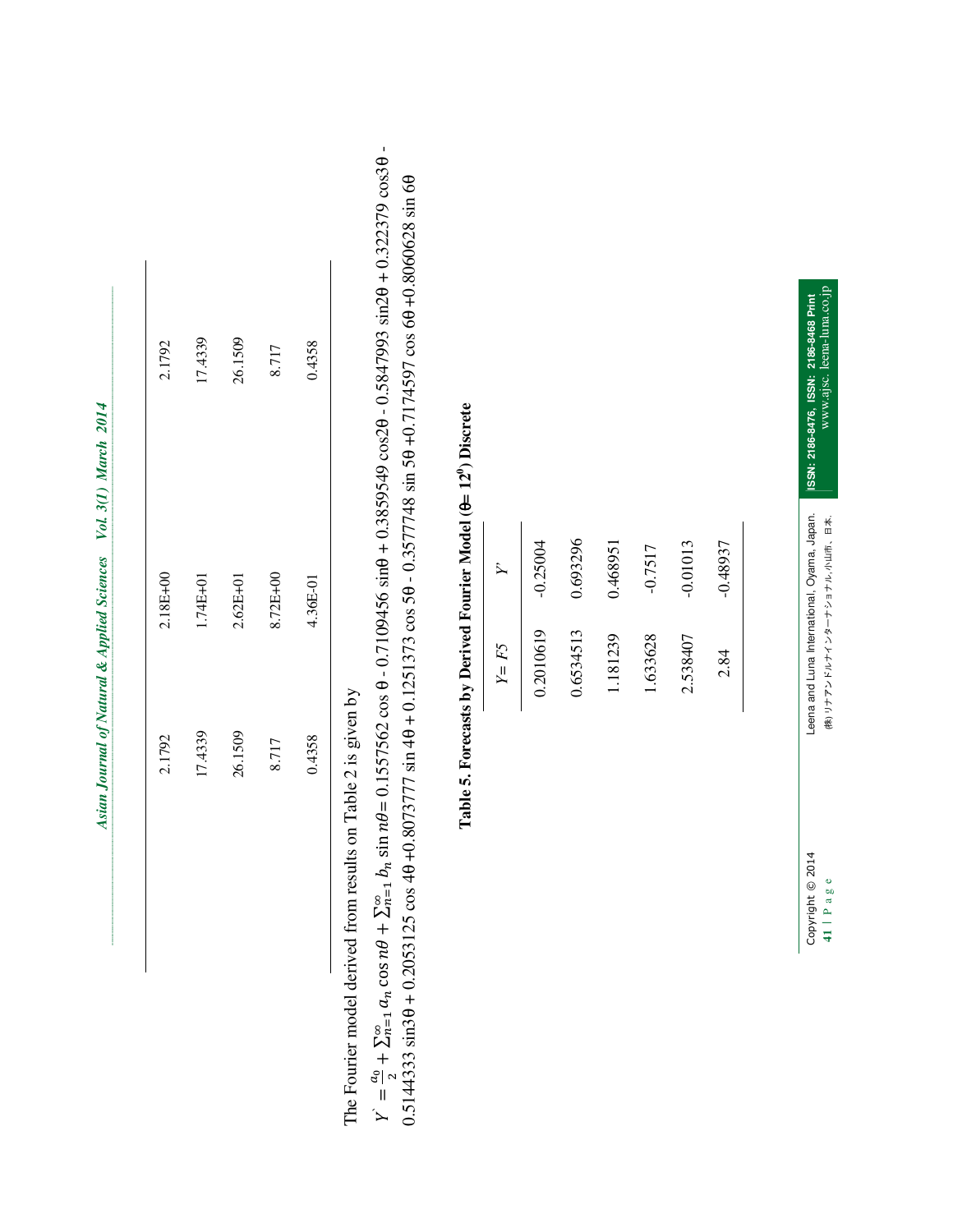| י<br>גו<br>$\overline{\mathbf{v}}$ |
|------------------------------------|
| j<br>l                             |
| $\tilde{\mathcal{U}}$<br>Vol.      |
| l                                  |
|                                    |
|                                    |
|                                    |
|                                    |

| ĸ        | $X = FI$ | BD                    | BC         | F5        | $B^*$      | $\blacktriangleright$ | P(Y)       | YB trade-<br>offs | Remark |
|----------|----------|-----------------------|------------|-----------|------------|-----------------------|------------|-------------------|--------|
| 0.31     | 0.34738  | $.00E-11$<br>ŋ        | $\circ$    | 0.2010619 | 5.00E-11   | 1.081139              | 0.00300752 | $-0.00301$        |        |
| 0.14     | 0.19661  | $2.00E-10$            | $6.25E-10$ | 0.2764601 | $6.25E-10$ | 0.5704369             | 0.00413534 | $-0.00414$        |        |
| 0.227    | 0.14828  | $00E-10$<br>ო         | 5.00E-09   | 0.3518584 | 5.00E-09   | 0.241798              | 0.00526316 | $-0.00526$        |        |
| 0.221    | 0.15096  | $00E-10$              | 7.50E-09   | 0.4272566 | 7.50E-09   | 0.330327              | 0.00639098 | $-0.00639$        |        |
| 0.088    | 0.24304  | $.00E-11$             | 2.50E-09   | 0.5026549 | 2.50E-09   | 0.5963239             | 0.0075188  | $-0.00752$        |        |
| 0.024    | 0.37297  | 5.12E-08              | $1.25E-10$ | 0.5780531 | 5.12E-08   | 0.8930968             | 0.00864662 | $-0.00865$        |        |
| 0.562    | 0.05763  | $0.05E-07$<br>$\sim$  | $\circ$    | 0.6534513 | 2.05E-07   | 1.068159              | 0.00977444 | -0.00977          |        |
| 0.944    | 0.00576  | $.07E-07$<br>$\omega$ | 6.40E-07   | 0.7288495 | 6.40E-07   | 0.9247369             | 0.01090226 | $-0.0109$         |        |
| 0.73     | 0.03147  | 1.05E-07<br>$\sim$    | 5.12E-06   | 0.8042477 | 5.12E-06   | 0.5476763             | 0.01203007 | $-0.01202$        |        |
| $0.81\,$ | 0.02107  | $12E-08$<br>∽         | 7.68E-06   | 0.8796459 | 7.68E-06   | 0.231044              | 0.01315789 | $-0.01315$        |        |
| 3.63     | 0.04573  | .95E-06<br>$\sim$     | 2.56E-06   | 0.9550442 | 2.95E-06   | 0.1837093             | 0.01428571 | $-0.01428$        |        |
| 0.564    | 0.05727  | .18E-05               | 1.28E-07   | 1.030442  | 1.18E-05   | 0.3933554             | 0.01541353 | $-0.0154$         |        |
| 0.972    | 0.00284  | .77E-05               | 0          | 1.105841  | 1.77E-05   | 0.6428744             | 0.01654136 | $-0.01652$        |        |
| 0.376    | 0.09782  | .18E-05               | 3.69E-05   | 1.181239  | 3.69E-05   | 0.7141021             | 0.01766918 | $-0.01763$        |        |
| 0.663    | 0.0411   | .95E-06               | 2.95E-04   | 1.256637  | 2.95E-04   | 0.576987              | 0.01879699 | $-0.0185$         |        |

www.ajsc.leena-luna.co.jp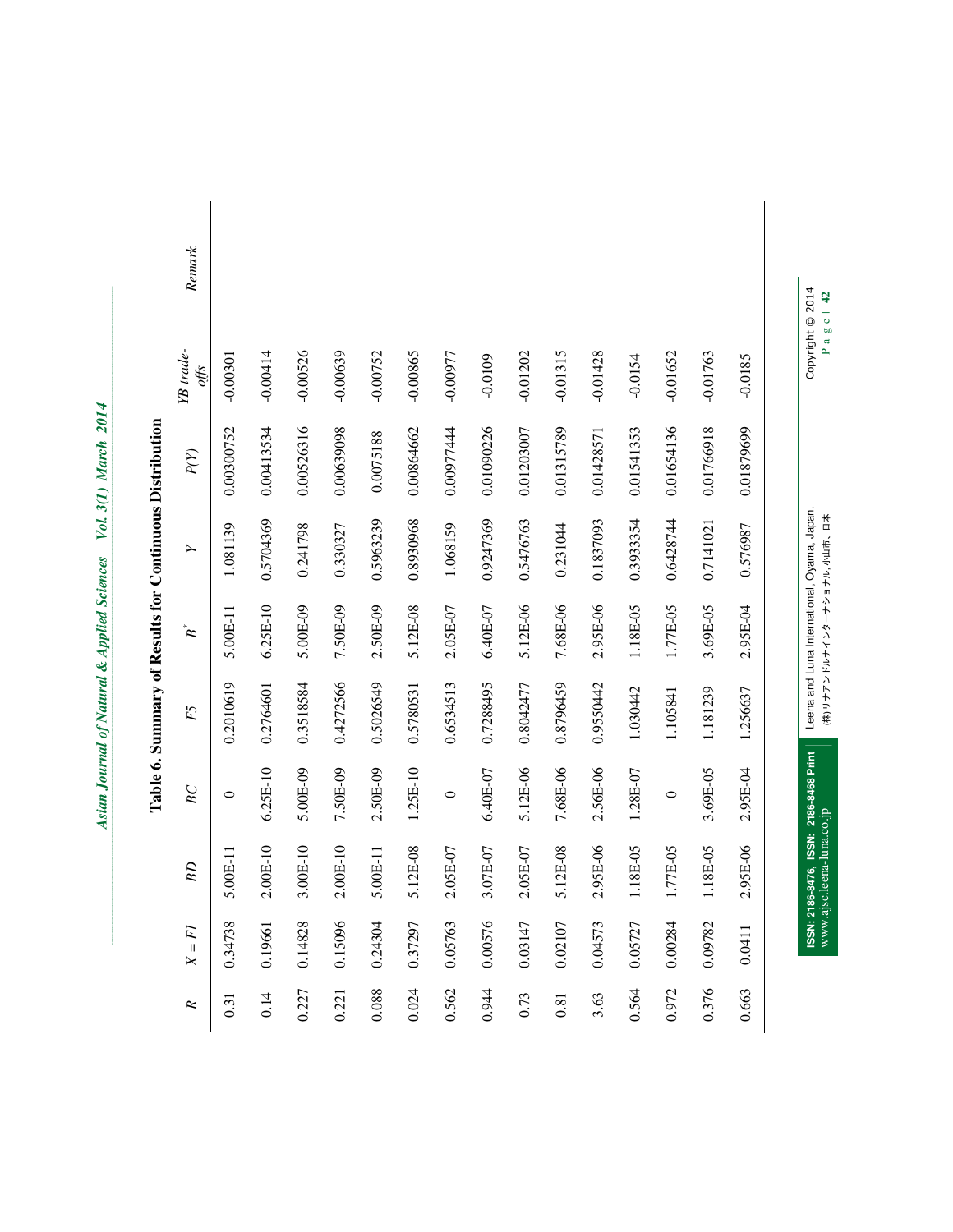| ֧֖֧֧֧֧֧֧֧֧֧֧֧֧֧֧֧֧֧֧֚֚֚֚֚֚֚֚֚֚֚֚֚֚֚֚֚֚֚֚֚֚֚֚֚֚֚֝֝֓֝֓֝֬֝֓֬֝֬֝֬֝֬֝֬֝֬֝֬֝֬֝֬֝֬֝֬֝֬֝֬<br>֧֧֪֪֪֪֪֪֪֪֪֜֜֩֩֩<br>$\ddot{\phantom{a}}$ |
|-------------------------------------------------------------------------------------------------------------------------------|
|                                                                                                                               |
|                                                                                                                               |
|                                                                                                                               |
| i                                                                                                                             |
|                                                                                                                               |
|                                                                                                                               |
| I                                                                                                                             |
|                                                                                                                               |
| ;<br>;                                                                                                                        |
|                                                                                                                               |
|                                                                                                                               |
| $\ddot{\phantom{a}}$<br>$V_{\alpha}I$                                                                                         |
|                                                                                                                               |
|                                                                                                                               |
|                                                                                                                               |
|                                                                                                                               |
| ļ                                                                                                                             |
|                                                                                                                               |
|                                                                                                                               |
|                                                                                                                               |
|                                                                                                                               |
|                                                                                                                               |
|                                                                                                                               |
|                                                                                                                               |
|                                                                                                                               |
|                                                                                                                               |
| Í                                                                                                                             |
|                                                                                                                               |
|                                                                                                                               |
|                                                                                                                               |
|                                                                                                                               |
|                                                                                                                               |
|                                                                                                                               |
|                                                                                                                               |
|                                                                                                                               |
|                                                                                                                               |
|                                                                                                                               |
|                                                                                                                               |
|                                                                                                                               |
|                                                                                                                               |
|                                                                                                                               |
|                                                                                                                               |
|                                                                                                                               |
|                                                                                                                               |
|                                                                                                                               |
|                                                                                                                               |
|                                                                                                                               |
|                                                                                                                               |
|                                                                                                                               |
|                                                                                                                               |
|                                                                                                                               |

| $-0.01948$ | $-0.02084$ | $-0.02187$ | $-0.0231$  | $-0.02378$ | $-0.02036$ | $-0.01879$ | $-0.02492$ | $-0.02695$ | $-0.02959$ | $-0.0251$  | 0.016469   | 0.039741   | $-0.01019$ | $-0.03271$ | $-0.02274$ | 0.01853    | www.ajsc. leena-luna.co.jp<br>ISSN: 2186-8476, ISSN: 2186-8468 Print         |
|------------|------------|------------|------------|------------|------------|------------|------------|------------|------------|------------|------------|------------|------------|------------|------------|------------|------------------------------------------------------------------------------|
| 0.01992481 | 0.02105264 | 0.02218045 | 0.02330827 | 0.02443609 | 0.0255639  | 0.02669173 | 0.02781955 | 0.02894737 | 0.03007518 | 0.03120301 | 0.03233083 | 0.03345865 | 0.03458646 | 0.03571428 | 0.03684211 | 0.03796993 |                                                                              |
| 0.4163755  | 0.4899177  | 0.8569692  | 1.285192   | 1.433074   | 1.158505   | 0.7020625  | 0.3759642  | 0.1987748  | 9.08E-02   | 7.96E-02   | 0.1530112  | 0.2168496  | 0.2270195  | 0.2383885  | 0.2863978  | 0.3535165  |                                                                              |
| 4.43E-04   | 2.10E-04   | 3.15E-04   | 2.10E-04   | $6.55E-04$ | 5.20E-03   | 7.90E-03   | 2.90E-03   | 2.00E-03   | 4.88E-04   | 6.10E-03   | 4.88E-02   | 7.32E-02   | 2.44E-02   | 3.00E-03   | 1.41E-02   | 5.65E-02   | Leena and Luna International, Oyama, Japan.<br>(株) リナアンドルナインターナショナル, 小ゴ市、日本. |
| 1.332035   | 1.407434   | 1.482832   | 1.55823    | 1.633628   | 1.709026   | 1.784425   | 1.859823   | 1.935221   | 2.010619   | 2.086018   | 2.161416   | 2.236814   | 2.312212   | 2.38761    | 2.463009   | 2.538407   |                                                                              |
| 4.43E-04   | 1.48E-04   | 7.38E-06   | $\circ$    | $6.55E-04$ | 0.0052     | 0.0079     | 0.0026     | 1.31E-04   | $\circ$    | 0.0061     | 0.0488     | 0.0732     | 0.0244     | 0.0012     | $\circ$    | 0.0378     |                                                                              |
| 5.24E-05   | 2.10E-04   | 3.15E-04   | 2.10E-04   | 5.24E-05   | 4.88E-04   | 0.002      | 0.0029     | 0.002      | 4.88E-04   | 0.003      | 0.0121     | 0.0181     | 0.0121     | 0.003      | 0.0141     | 0.0565     | Copyright © 2014<br>$\frac{6}{5}$                                            |
| 0.13471    | 0.00131    | 0.03496    | 0.14524    | 0.09571    | 0.01661    | 0.06992    | 0.0808     | 0.11363    | 0.09138    | 0.14828    | 0.15051    | 0.21804    | 0.04797    | 0.14355    | 0.12622    |            | 43   Pa                                                                      |
| 0.26       | 0.987      | 0.705      | 0.234      | 0.384      | 0.847      | 0.497      | 0.448      | 0.321      | 0.401      | 0.227      | 0.222      | 0.113      | 0.619      | 0.238      | 0.283      |            |                                                                              |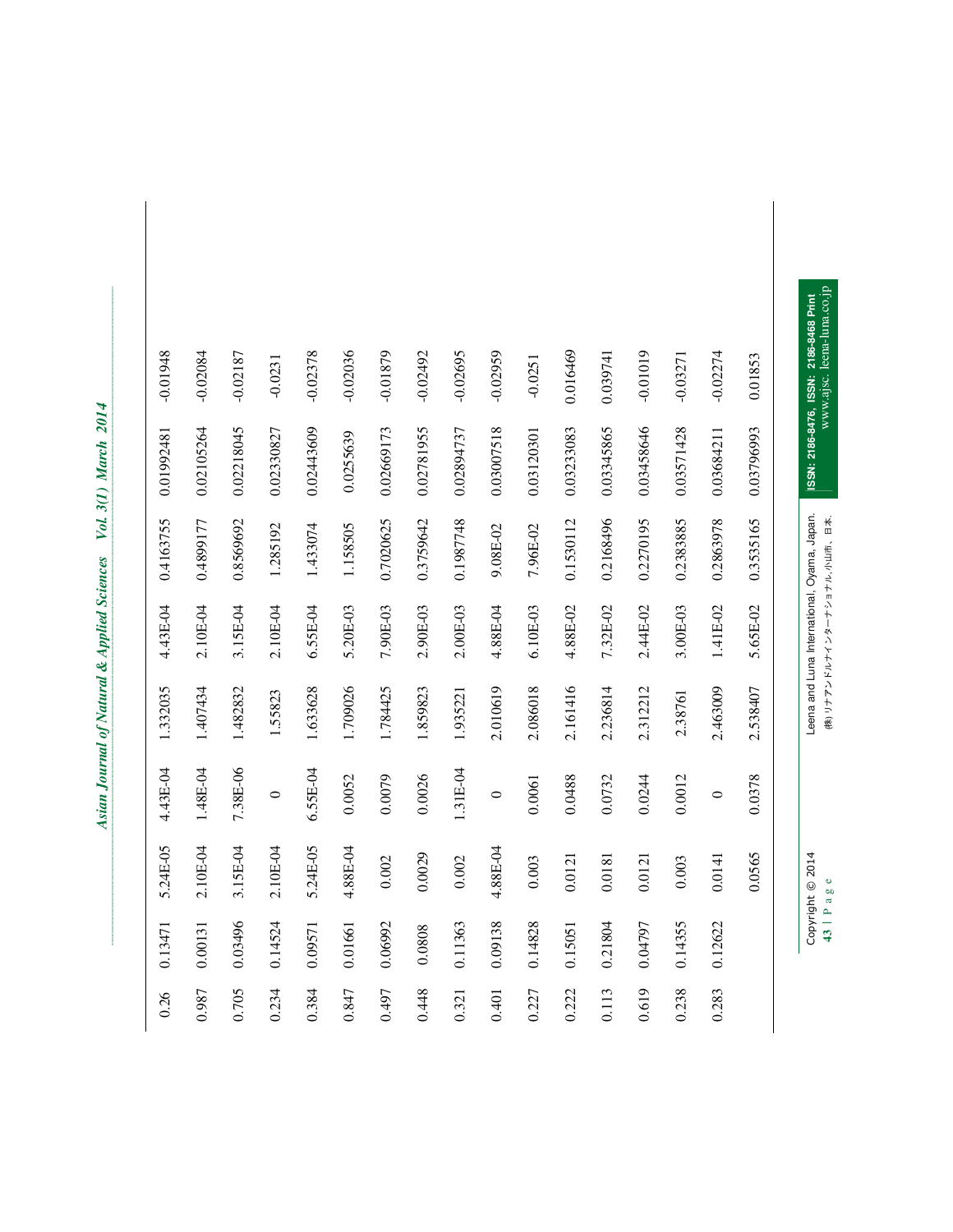| i<br>់                                                                       |
|------------------------------------------------------------------------------|
| ֧֧֧֧֧֧֧ׅ֧֦֧֧֧֧֧֧֦֧֧֧֧֧֧֪֪֪֪֦֧֚֚֚֚֚֚֚֚֚֚֚֚֚֚֝֝֓֝֓֝֓֝֓֝֬֜֓֜֓֜֓֓֜֓֜֜֜<br>i<br>ì |
| Į<br>í<br>Vol.                                                               |
| ו<br>ו                                                                       |
|                                                                              |
| I                                                                            |
|                                                                              |
|                                                                              |

| Copyright © 2014<br>Page   44 |            | Leena and Luna International, Oyama, Japan.<br>(株) リナアンドルナインターナショナル ブラモ、ロキ |              |          |         | ISSN: 2186-8476, ISSN: 2186-8468 Print<br>www.ajsc.leena-luna.co.jp |
|-------------------------------|------------|----------------------------------------------------------------------------|--------------|----------|---------|---------------------------------------------------------------------|
| $\circ$                       |            |                                                                            | $0.00E + 00$ |          | $\circ$ |                                                                     |
| 0.1342                        |            |                                                                            | 1.34E-01     |          | 0.1342  |                                                                     |
| 2.6844                        |            |                                                                            | 2.68E+00     |          | 2.6844  |                                                                     |
| 8.0531                        |            |                                                                            | 8.05E+00     |          | 8.0531  |                                                                     |
| 5.3687                        |            |                                                                            | 5.37E+00     |          | 5.3687  | 0.1743                                                              |
| 0.6974                        |            |                                                                            | 6.97E-01     |          | 0.6711  | 0.6974                                                              |
| 1.046                         |            |                                                                            | $1.05E+00$   |          | $\circ$ | 1.046                                                               |
| 0.6974                        |            |                                                                            | 6.97E-01     |          | 0.0353  | 0.6974                                                              |
| 0.7062                        |            |                                                                            | 7.06E-01     |          | 0.7062  | 0.1743                                                              |
| 2.071608                      | 0.04699249 | 0.1321712                                                                  | 2.12E+00     | 3.141593 | 2.1186  | 0.0537                                                              |
| 1.366535                      | 0.04586467 | 0.2860245                                                                  | 1.41E+00     | 3.066195 | 1.4124  | 0.2147                                                              |
| 0.277363                      | 0.04473684 | 0.8667505                                                                  | 3.22E-01     | 2.990796 | 0.1765  | 0.3221                                                              |
| 0.171091                      | 0.04360902 | 1.77555                                                                    | 2.15E-01     | 2.915398 | $\circ$ | 0.2147                                                              |
| 0.011219                      | 0.04248121 | 2.35686                                                                    | 5.37E-02     | 2.84     | 0.0076  | 0.0537                                                              |
| 0.109847                      | 0.04135337 | 2.089236                                                                   | 1.51E-01     | 2.764601 | 0.1512  | 0.0141                                                              |
| 0.413274                      | 0.04022556 | 1.267862                                                                   | 4.54E-01     | 2.689203 | 0.4535  | 0.0565                                                              |
| 0.263202                      | 0.03909774 | 0.6020741                                                                  | 3.02E-01     | 2.613805 | 0.3023  | 0.0847                                                              |
|                               |            |                                                                            |              |          |         |                                                                     |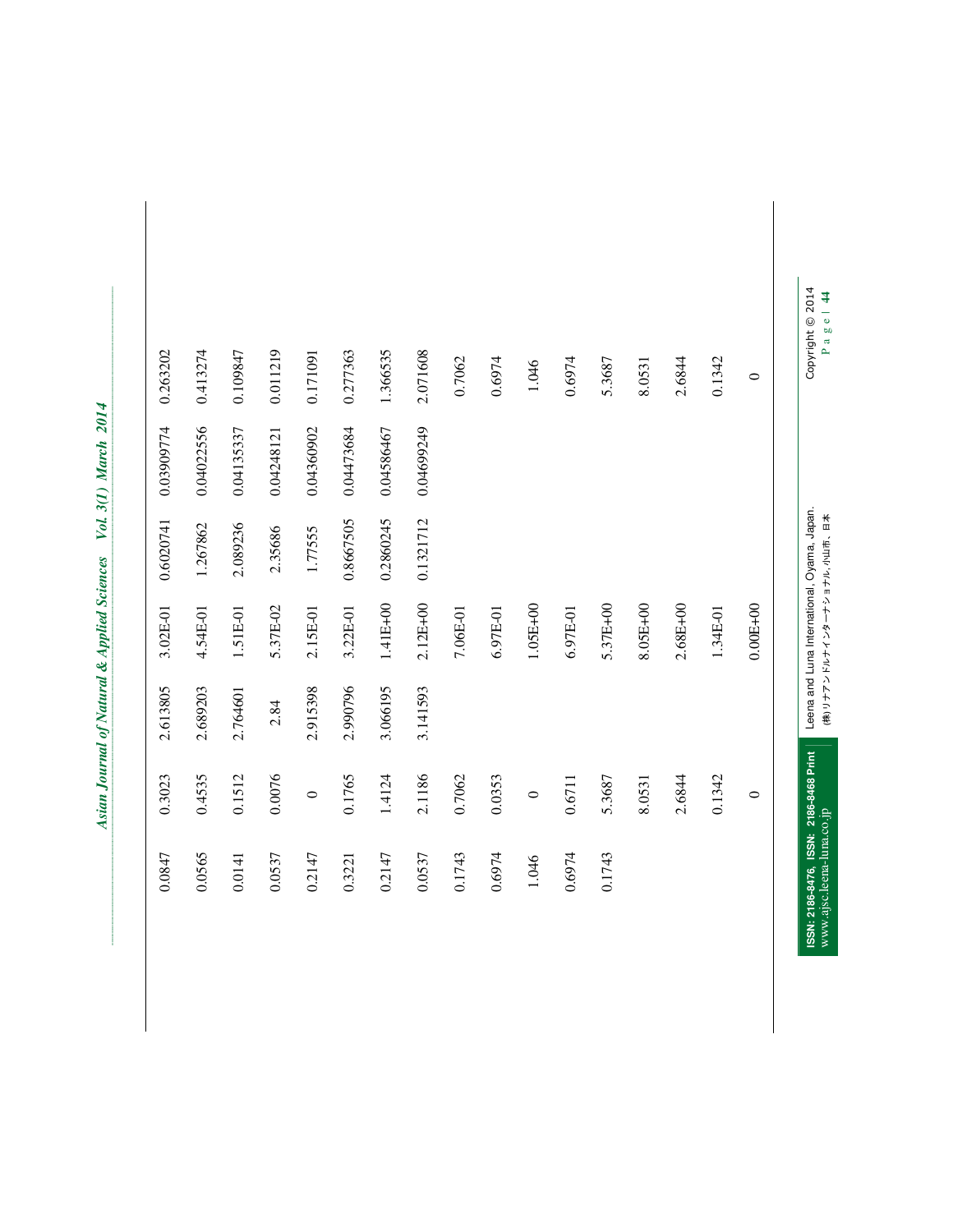| 2.1792   | 17.4339  | 26.1509      | 8.717    | 0.4358   |                                                                                                                                                                                  |                                                                                                                                                                                                                                                                                                                                                                                                                                                                                                                                                                                                                 |  | ISSN: 2186-8476, ISSN: 2186-8468 Print      |
|----------|----------|--------------|----------|----------|----------------------------------------------------------------------------------------------------------------------------------------------------------------------------------|-----------------------------------------------------------------------------------------------------------------------------------------------------------------------------------------------------------------------------------------------------------------------------------------------------------------------------------------------------------------------------------------------------------------------------------------------------------------------------------------------------------------------------------------------------------------------------------------------------------------|--|---------------------------------------------|
| 2.18E+00 | 1.74E+01 | $2.62E + 01$ | 8.72E+00 | 4.36E-01 |                                                                                                                                                                                  |                                                                                                                                                                                                                                                                                                                                                                                                                                                                                                                                                                                                                 |  | Leena and Luna International, Oyama, Japan. |
| 2.1792   | 17.4339  | 26.1509      | 8.717    | 0.4358   | $n \cos n\theta + \sum_{n=1}^{\infty} b_n \sin n\theta = 3.459103 \cos \theta - 3.663936 \sin \theta + 3.675931 \cos 2\theta - 0.2580795 \sin 2\theta + 2.302111 \cos 3\theta +$ | $4\theta$ +2.435408 sin 4 $\theta$ + 0.254272 cos 5 $\theta$ - 3.162009 sin 5 $\theta$ +2.374001 cos 6 $\theta$ - 1.281018 sin 6 $\theta$ +1.966705 cos 7 $\theta$ + 0.9<br>$.0 + 3.297034 \sin 20 + 1.986715 \cos 130 - 1.926015 \sin 130 + 2.322663 \cos 140 - 0.1309131 \sin 140 + 2.164267 \cos 146 \cos 160 \cos 160 + 3.047954 \sin 160 + 2.482546 \cos 170 - 3.740283 \sin 170 + 4.849097 \cos 180 - 0.00000000000089 \sin 180$<br>$\theta$ +2.075833 sin 8 $\theta$ +1.751606 cos 9 $\theta$ - 4.125383 sin 9 $\theta$ +3.679075 cos 10 $\theta$ -1.267496 sin 10 $\theta$ + 3.264007 cos 11 $\theta$ + |  | Copyright © 2014                            |

اا<br>ح ದಿ ಇ  $+\sum_{n=1}^{\infty}a_n$  $_{n}\cos n\theta$ 8 ಜ  $\epsilon_{1} a_{n} \cos n\theta + \sum_{n=1}^{\infty} b_{n}$  $_{n}\sin n\theta$ 8 ಜ  $\frac{1}{2}$   $h_n$  sin  $n\theta$  = 3.459103 cos θ - 3.663936 sin $\theta$  + 3.675931 cos2 $\theta$  - 0.2580795 sin2 $\theta$  + 2.302111 cos3 $\theta$  + 1.566614 sin3 $\theta$ 

+ 0.4792288 cos 4θ +2.435408 sin 4θ + 0.254272 cos 5θ - 3.162009 sin 5θ +2.374001 cos 6θ - 1.281018 sin 6θ +1.966705 cos 7θ + 0.902719 sin 7θ +0.6103806 cos 8θ +2.075833 sin 8θ +1.751606 cos 9θ - 4.125383 sin 9θ +3.679075 cos 10θ- 1.267496 sin 10θ + 3.264007 cos 11θ + 1.168737 sin11θ + 1.586286 cos12θ + 3.297034 sin12θ + 1.986715 cos13θ - 1.926015 sin13θ + 2.322663 cos 14θ - 0.1309131 sin 14θ + 2.164267 cos 15θ - 1.256695 sin 15θ +0.7058266 cos 16θ + 3.047954 sin 16θ +2.482546 cos 17θ - 3.740283 sin 17θ +4.849097 cos 18θ - 0.000000000000189 sin 18θ

| <b>CALL</b> CALL CARD CARD |                                                      |
|----------------------------|------------------------------------------------------|
| anno lonon<br>ミシン<br>î     | 山市、日本.<br>$+1, 2, +$<br>おこ ニート・ディントーー オート<br>- ヘー・ヘー |
| Ċ<br>Ï.<br>᠈               | ļ<br>45                                              |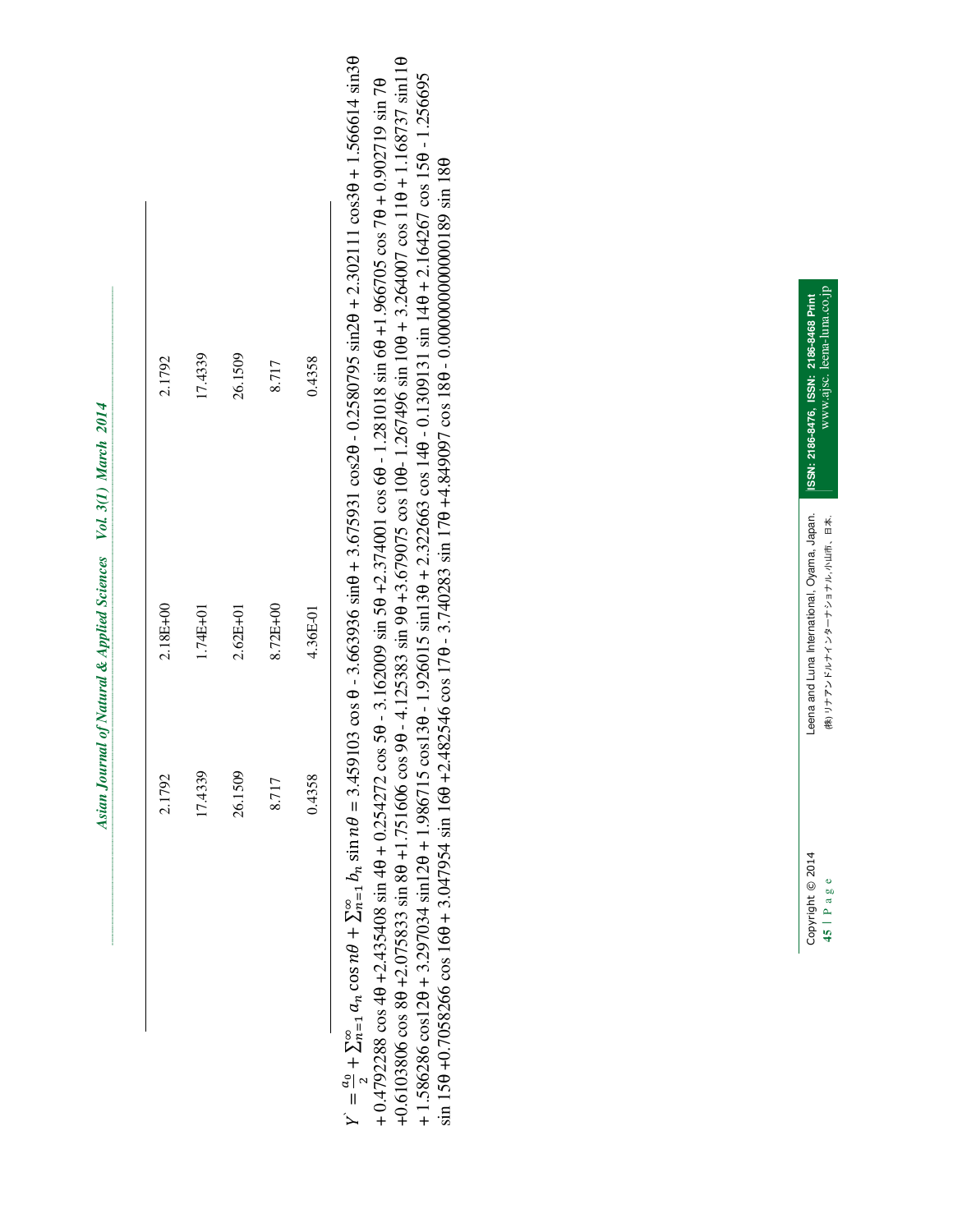| $Y = F5$  | Y'         |
|-----------|------------|
| 0.5780531 | 4.884947   |
| 0.6534513 | 1.792964   |
| 0.7288495 | $-1.84832$ |
| 0.8042477 | $-2.17779$ |
| 1.105841  | 0.721642   |
| 1.181239  | $-2.62141$ |
| 1.256637  | $-0.67554$ |
| 1.332035  | 1.931633   |
| 1.784425  | $-3.16574$ |
| 1.859823  | 2.259511   |
| 1.935221  | 3.321446   |
| 2.010619  | $-0.23703$ |
| 2.463009  | 2.635369   |
| 2.538407  | $-0.04397$ |
| 2.613805  | $-2.30203$ |
| 2.689203  | $-1.74171$ |
| 3.066195  | $-3.1873$  |
| 3.141593  | $-3.48158$ |

**Table 7. Forecasts by Derived Fourier Model (**θ**= 12<sup>0</sup> ) Continuous** 

### **SUMMARY OF ALGORITHM**

a.  $R \in (0,1)$ 

b. 
$$
X = -\alpha^{-1}
$$
 in R

- c.  $B^*(\overline{Z}, \overline{v} \mid v')$  discrete optimal mixed strategy
- d.  $B^*(\overline{Z}, \overline{v} \mid v')$  continuous optimal mixed strategy

$$
e. \quad F_5 = \left(\frac{\ln R}{\alpha}\right)^{\frac{1}{\beta}}
$$

f. Y values of spectral model (output from optimal mixed strategies)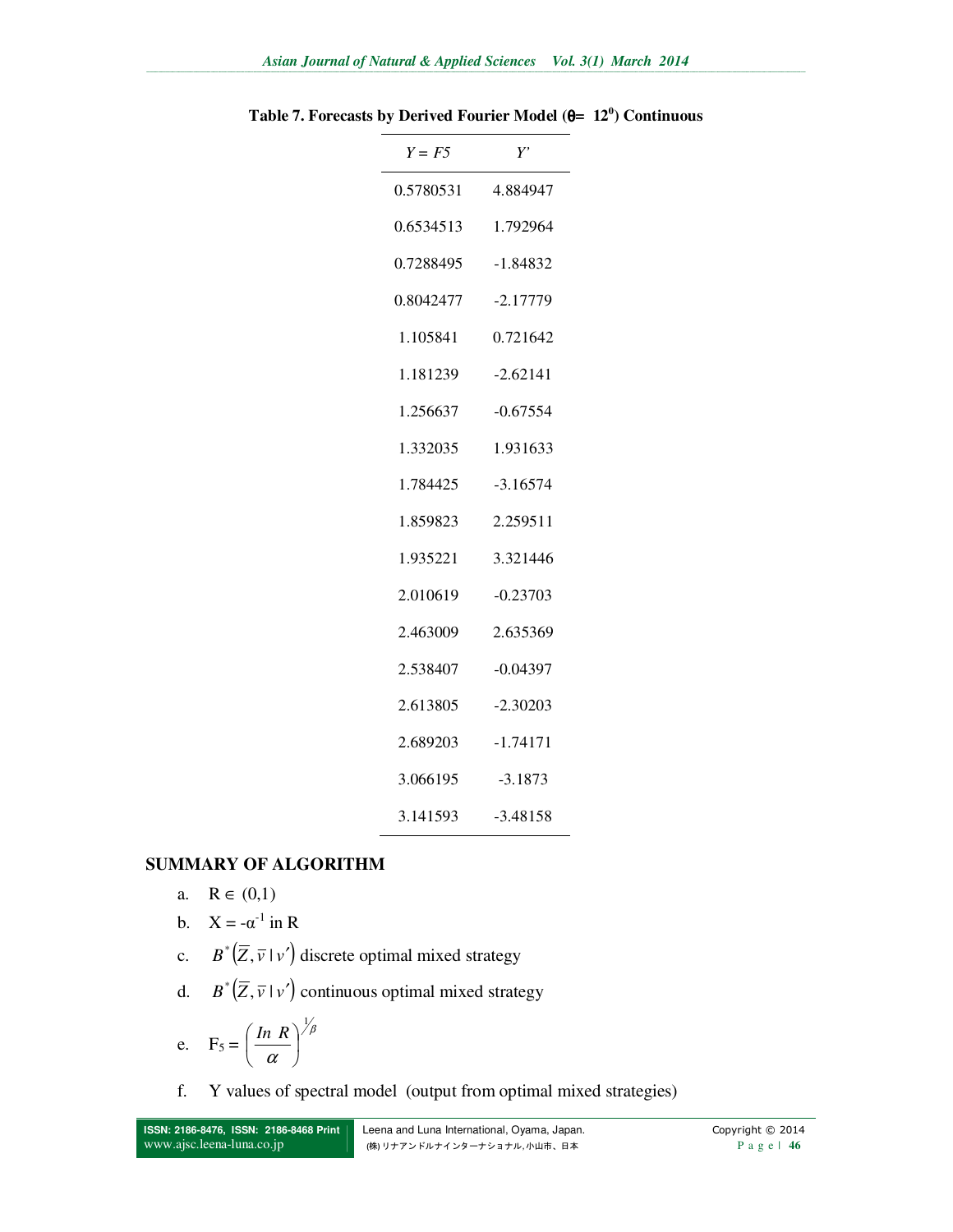- g.  $\bar{Y}$  values of spectral model of original data (R)
- h. Y-Y prediction errors (plot graph)
- i. YB Trade-offs of relative frequency of Y versus optimal mixed strategy
	- i.  $YB_D = B_D p(Y)$  discrete
	- ii.  $YB_C = B_C p(Y)$  continuous
	- $Y'$  = values of derived model

Then test for significance of differences using t-test statistics.

- 1. Prepare table  $(R, X, B_D, B_C, F_5, Y, YB)$
- 2. Plot graph of values
- 3. Conduct spectral analysis of
	- a. F vs.  $B^*(\overline{Z}, \overline{v} | v')$
	- b. F vs.  $F_5$
	- c.  $B^*(\overline{Z}, \overline{v} \mid v')$  vs.  $F_5$
	- d. Y vs.  $B^*(\overline{Z}, \overline{v} \mid v')$
	- e. Compute trade-offs then interpret results

# **DISCUSSION**

The values in the result were obtained through the computation of equations involving  $F_i^{-1}$  $(i = 1, 2, 3, 4, 5)$ , having started with an initially generated random number R from the interval (0,1). To compute the next values of  $F_i^{-1}$ , the R before this stage are to be used in the equation, so that

 $R = F_{i-1}^{-1}$  is plugged into equation for computing  $F_i^{-1}$ . The output was tabulated as shown in table 1.

From the analysis of the model of N-Team DM with bounded rationality constraints, it was found that the imposed constraints on the last subordinate DM were colossal. It was found to be  $N<sup>N</sup>$ , where N is the number of DMS. These constraints were inhibitors to performance in the process. This was the expectation of this simulation.

The results here indicated that there was no consistent decline in the level of performance of subordinate DM as depicted on plotted graph (see Graph 1). The results also indicated fluctuation, which appeared as sinusoidal waves shown in figures 2-5. All the figures are typical of the general profile observed.

The pay-off,  $p(Y) - B^*$ , yields 55.6 % insignificant difference, while the absolute value of the pay – off ,  $|p(Y) - \vec{B}^*|$ , yields 79.6 % concordance for the discrete distribution. The pay-off,  $p(Y) - B^*$ , yields 63.0 % insignificant difference, while the absolute value of the pay – off,  $|p(Y) - B^*|$ , yields 81.5 % concordance for the continuous distribution.

It can then be concluded that the choice of optimal strategies was appropriate and the derived models have good fit.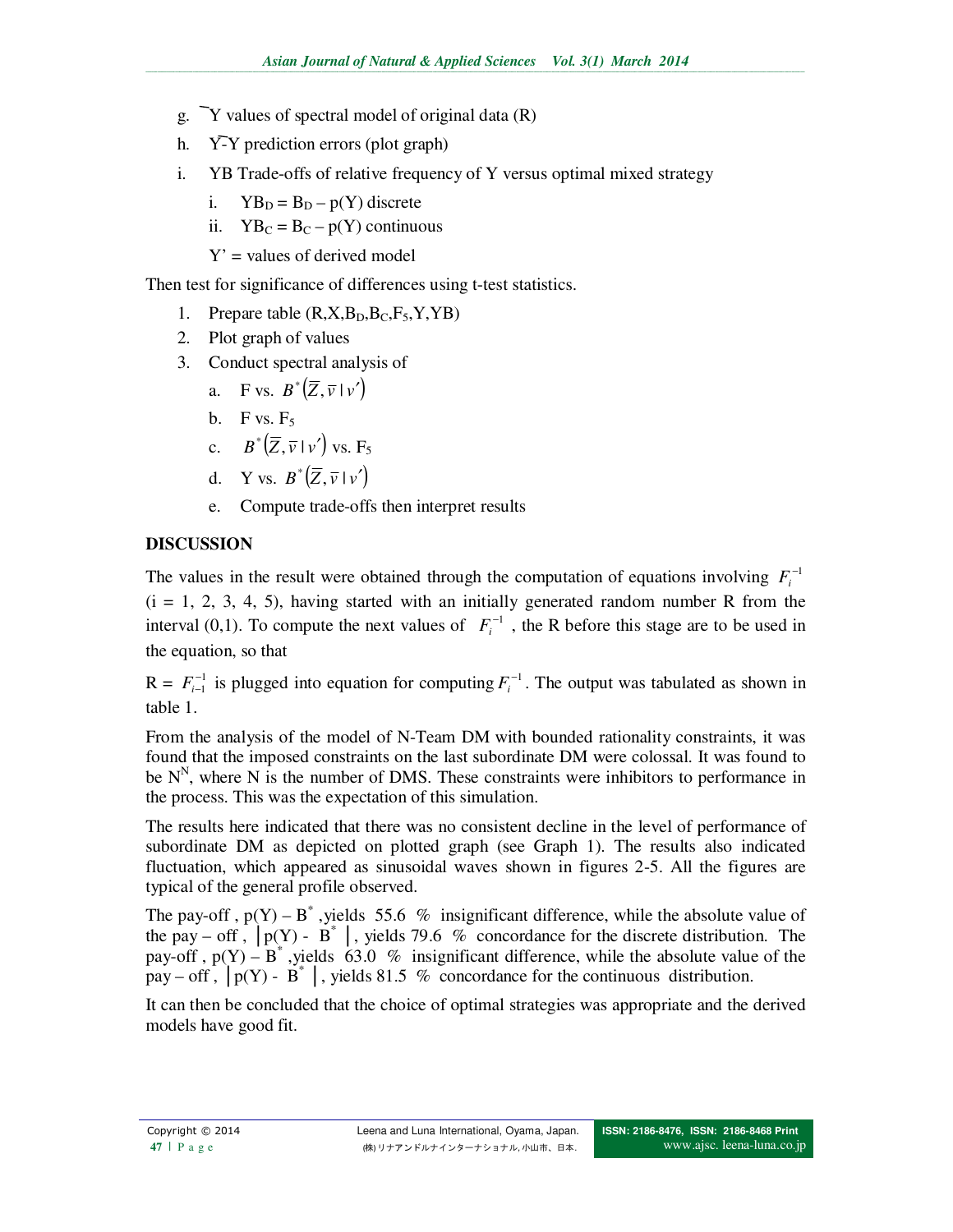# **CONCLUSION**

The values obtained, using the Weibull distribution, indicated the associated reliability or level of performance of the subordinate/subsystem. The extreme value  $F_i^{-1} > 1$ , was reciprocated to obtain random deviates for the next stages of the process of command and control, either as SITREP, command input or feedback. There was no consistent decline in the level of performance (reliability, workload, and forecast) of the least/last DM as the result indicated fluctuations, which may be due to choice of initiating parameters. Spectral analysis was use to obtain the model for sinusoidal outputs. The trade-off given by YB indicated that the choice of optimal strategies was appropriate, which confirms the goodness of fit of the model obtained.

This model could become suitable for forecasting performance of the system  $(C<sup>3</sup>I)$ . It could be automated and thus upgraded to  $C<sup>4</sup>I$  system (computerized command control communication and intelligence). The model could be adopted to predict required input needed for specified outcome/performance/reliability.